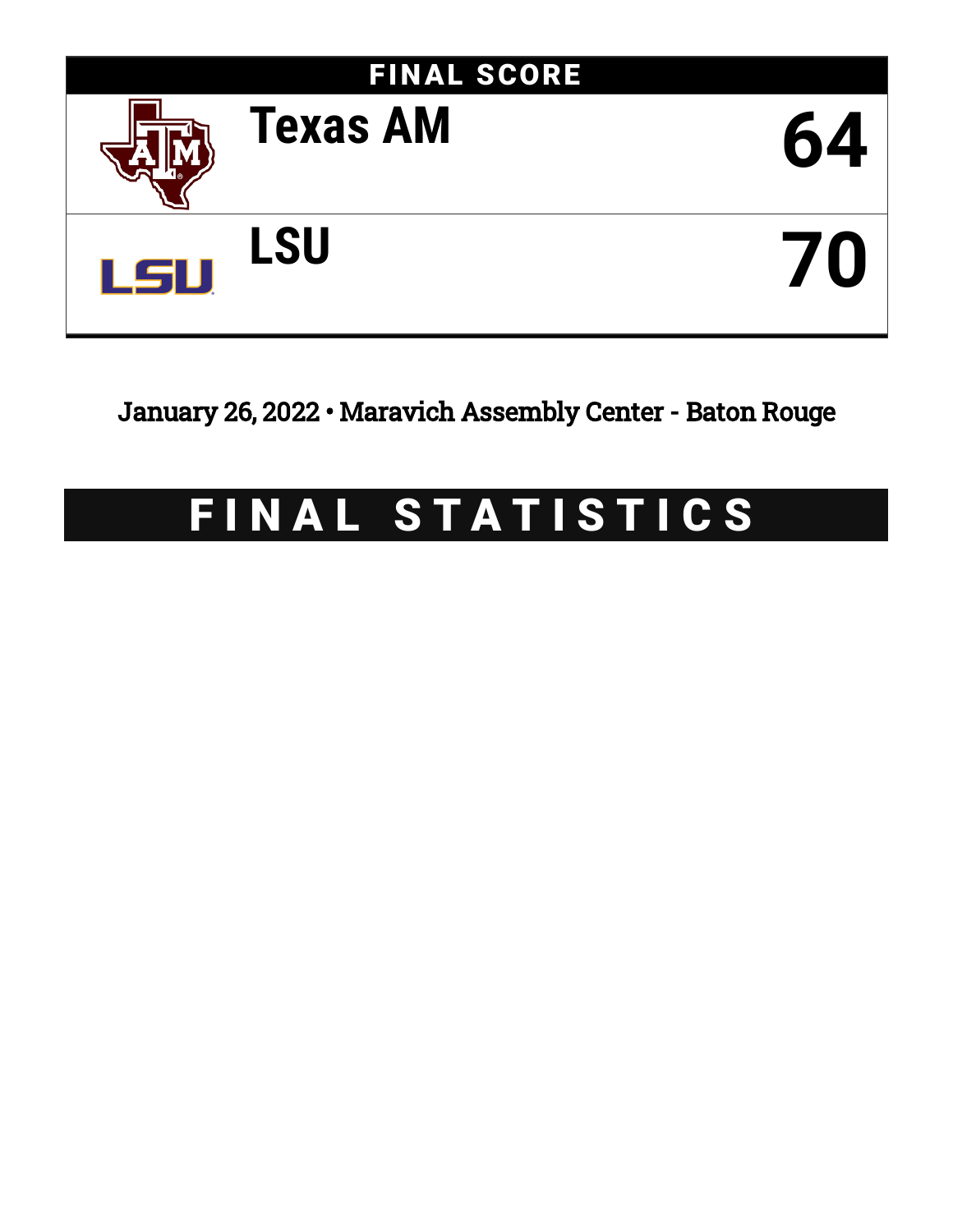### **Official Box Score Texas AM vs LSU Game Totals -- Final Statistics January 26, 2022 at Maravich Assembly Center - Baton Rouge**



# **Texas AM 64**

| No. | Player                    | S | Pts      | FG       | 3FG      | FT        | 0R | <b>DR</b> | TR             | PF       | A              | TO       | <b>Blk</b> | Stl            | Min | $+/-$ |
|-----|---------------------------|---|----------|----------|----------|-----------|----|-----------|----------------|----------|----------------|----------|------------|----------------|-----|-------|
| 01  | <b>WILLIAMS, MARCUS</b>   | G | 2        | $1 - 9$  | $0 - 4$  | $0 - 2$   | 0  | 3         | 3              | 4        | 3              |          | $\Omega$   | 2              | 26  | 0     |
| 10  | HENDERSON, ETHAN          | F | $\Omega$ | $0 - 1$  | $0 - 0$  | $0 - 0$   | 0  | 0         | $\mathbf 0$    | 2        | 0              | 0        |            | 0              | 6   | 2     |
| 15  | <b>COLEMAN III, HENRY</b> | F | 6        | $2 - 3$  | $0 - 0$  | $2 - 4$   | 3  | 4         | 7              | 2        | 0              | 1        | 2          | $\Omega$       | 33  | -5    |
| 20  | <b>GORDON, ANDRE</b>      | G | 18       | $7 - 11$ | $4 - 7$  | $0 - 0$   | 2  | 2         | 4              |          |                | 2        | 0          | $\overline{2}$ | 31  | $-7$  |
| 23  | RADFORD, TYRECE           | G | 14       | $5-8$    | $2 - 4$  | $2 - 2$   | 3  | 1         | 4              | 4        | 2              | 4        | 0          |                | 31  | -14   |
| 00  | CASH, AARON               | G | 0        | $0 - 0$  | $0 - 0$  | $0 - 0$   | 1  | 3         | 4              | 4        | 0              |          | 2          |                | 24  | 1     |
| 02  | HEFNER, HAYDEN            | G | 0        | $0 - 0$  | $0 - 0$  | $0-0$     | 0  | 0         | $\Omega$       | $\Omega$ | 0              | $\Omega$ | $\Omega$   | 0              | 3   | 1     |
| 03  | <b>JACKSON, QUENTON</b>   | G | 20       | $6 - 12$ | $3 - 7$  | $5-6$     |    | 3         | 4              | 4        |                | 2        | $\Omega$   | $\Omega$       | 24  | 1     |
| 04  | TAYLOR IV, WADE           | G | 4        | $0 - 5$  | $0 - 3$  | $4 - 4$   | 1  | $\Omega$  | 1              | $\Omega$ | $\overline{2}$ | 5        | $\Omega$   | 0              | 12  | $-3$  |
| 05  | DIARRA, HASSAN            | G | $\Omega$ | $0 - 3$  | $0 - 1$  | $0 - 0$   | 0  | 1         | 1              | 2        |                |          |            | 1              | 8   | $-7$  |
| 31  | <b>BROWN, JAVONTE</b>     | F | 0        | $0 - 0$  | $0 - 0$  | $0 - 2$   | 0  | $\Omega$  | $\Omega$       | $\Omega$ | 0              | $\Omega$ | 0          | $\Omega$       | 2   | 1     |
| 35  | <b>OBASEKI, MANNY</b>     | G | 0        | $0 - 0$  | $0 - 0$  | $0 - 0$   | 0  | 0         | $\Omega$       | 2        | 0              | $\Omega$ | 0          | 0              | 1   | 0     |
|     | <b>TEAM</b>               |   |          |          |          |           | 1  | 1         | $\overline{2}$ | $\Omega$ |                | 1        |            |                |     |       |
|     | <b>TOTALS</b>             |   |          | 64 21-52 | $9 - 26$ | $13 - 20$ | 12 | 18        | 30             | 25       | 10             | 18       | 6          |                | 200 |       |

| <b>Shooting By Period</b><br>Period | FG        | FG%   | 3FG       | 3FG%  | FT        | FT%   | Deadball Rebounds: 3,1<br>Last FG: 2nd-01:45              |
|-------------------------------------|-----------|-------|-----------|-------|-----------|-------|-----------------------------------------------------------|
| 1st Half                            | $9 - 23$  | 39%   | $5-13$    | 38%   | $8 - 11$  | 73%   | Biggest Run: 7-0                                          |
| 2nd Half                            | $12 - 29$ | 41%   | $4 - 1.3$ | 31%   | $5-9$     | 56%   | Largest lead: By 6 at 1st-13:50<br>Technical Fouls: None. |
| Game                                | $21 - 52$ | 40.4% | $9 - 26$  | 34.6% | $13 - 20$ | 65.0% |                                                           |

# **LSU 70**

| No. | Player                   | S. | Pts           | FG       | 3FG      | FT       | 0R             | DR. | TR             | PF                    | A               | TO.            | <b>BIK</b> | Stl          | Min   | $+/-$          |
|-----|--------------------------|----|---------------|----------|----------|----------|----------------|-----|----------------|-----------------------|-----------------|----------------|------------|--------------|-------|----------------|
| 02  | <b>GAINES, ERIC</b>      | G. | 16            | $3 - 10$ | $1 - 3$  | $9 - 12$ |                | 5   | 6              | 4                     | 3               | 0              |            | 4            | 32    | $\overline{4}$ |
| 03  | <b>FUDGE, ALEX</b>       | F. | 4             | $2 - 5$  | $0 - 0$  | $0 - 2$  | $\mathcal{P}$  | 2   | 4              | 1                     | $\Omega$        | 3              | $\Omega$   | 1.           | 27    | $-10$          |
| 11  | <b>WILLIAMS, JUSTICE</b> | G  | $\mathcal{P}$ | $1 - 2$  | $0 - 1$  | $0-0$    | 2              | 2   | 4              | $\mathbf{2}^{\prime}$ | 3               | 2              |            | $\mathbf{0}$ | -23   | 10             |
| 13  | EASON, TARI              | F. | 14            | $3 - 8$  | $0 - 1$  | $8 - 9$  | $\mathcal{P}$  | 7   | 9              | $\mathbf 1$           | 2               | $\Omega$       | $\Omega$   |              | 2 27  | 3              |
|     | 15 REID, EFTON           |    | 3             | $1 - 2$  | $0 - 1$  | $1 - 2$  | $\overline{2}$ | 1   | 3              | $\overline{4}$        | 1               | 3              |            | $\Omega$     | 18    | $-7$           |
| 00  | <b>MURRAY, BRANDON</b>   | G. |               | 21 6-14  | $3-5$    | $6 - 6$  | 1              | 3   | $\overline{4}$ | 3                     | 3               | 3              | $\Omega$   | $\Omega$     | -32   | 6              |
| 05  | <b>WILKINSON, MWANI</b>  | F. | 3             | $1 - 1$  | 1-1      | $0-0$    |                | 1   | $\overline{2}$ | 3                     | $\Omega$        | 2              | $\Omega$   | 1            | -21   | 10             |
| 24  | O'NEAL, SHAREEF          | F. | $\sqrt{7}$    | $3 - 5$  | $1 - 1$  | $0 - 4$  | 2              | 1   | 3              | $\overline{4}$        | $\Omega$        | $\overline{4}$ | 1          | $\Omega$     | -20   | 14             |
|     | <b>TEAM</b>              |    |               |          |          |          | 2              | 1   | 3              | $\mathbf 0$           |                 | 1              |            |              |       |                |
|     | <b>TOTALS</b>            |    |               | 70 20-47 | $6 - 13$ | 24-35    | 15             | 23  | 38             | 22 <sub>2</sub>       | 12 <sup>1</sup> | 18             | 4          |              | 8 200 |                |

| <b>Shooting By Period</b><br>Period | FG        | FG%   | 3FG      | 3FG%  | FT        | FT%   | Deadball Rebounds: 4,0<br>Last FG: 2nd-01:18                     |
|-------------------------------------|-----------|-------|----------|-------|-----------|-------|------------------------------------------------------------------|
| 1st Half                            | $10 - 25$ | 40%   | $3 - 8$  | 38%   | $11 - 19$ | 58%   | Biggest Run: 9-0                                                 |
| 2nd Half                            | $10 - 22$ | 45%   | $3-5$    | 60%   | $13 - 16$ | 81%   | Largest lead: By 6 at 2nd-00:03<br><i>Technical Fouls:</i> None. |
| Game                                | $20 - 47$ | 42.6% | $6 - 13$ | 46.2% | 24-35     | 68.6% |                                                                  |

| Game Notes:                                                              | <b>Score</b>                        | 1st | 2nd | <b>TOT</b> | <b>Points</b> | ΑM                            | LSU |
|--------------------------------------------------------------------------|-------------------------------------|-----|-----|------------|---------------|-------------------------------|-----|
| Officials: Terry Oglesby, Terry Wymer, Doug Sirmons<br>Attendance: 10929 | AM                                  | 21  | 33  | 64         | In the Paint  |                               | ົດ  |
|                                                                          | LSL                                 | 34  | 36  | 70         | Off Turns     | 16                            | 19  |
| Start Time: 09:05 PM ET                                                  |                                     |     |     |            | 2nd Chance    |                               | ╺   |
| End Time: 11:20 PM ET                                                    | AM lod for 22:00   SIL lod for 7:44 |     |     |            | East Desale   | $\overline{A}$ $\overline{A}$ |     |

Start<br>End End Time: **11:20 PM ET** Game Duration: **2:15** Conference Game;

**AM led for 23:00. LSU led for 7:41. Game was tied for 9:19.** Times tied: **10** Lead Changes: **11**

| rviilis      | AM             | ∟ບບ            |
|--------------|----------------|----------------|
| In the Paint | 24             | 22             |
| Off Turns    | 16             | 19             |
| 2nd Chance   | 13             | 12             |
| Fast Break   | 10             | 6              |
| Bench        | 24             | 31             |
| Per Poss     | 0.985<br>28/65 | 1.077<br>33/65 |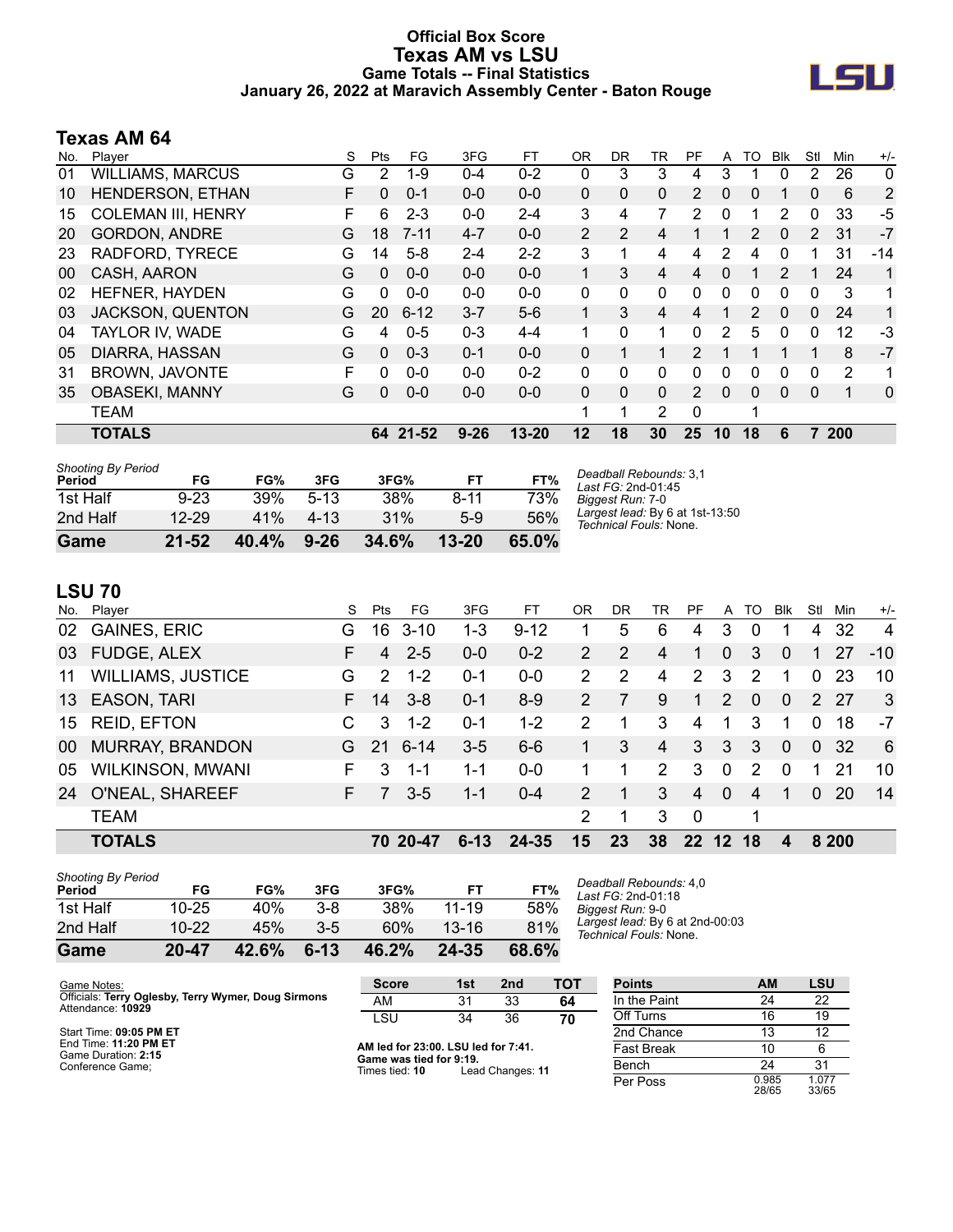### **Official Box Score Texas AM vs LSU First Half Statistics Only January 26, 2022 at Maravich Assembly Center - Baton Rouge**



# **Texas AM 31**

| No. | Player                    | S | <b>Pts</b> | FG.      | 3FG      | <b>FT</b> | <b>OR</b> | DR. | <b>TR</b>      | <b>PF</b> | A | TO       | <b>Blk</b>   | Stl          | <b>Min</b> | $+/-$       |
|-----|---------------------------|---|------------|----------|----------|-----------|-----------|-----|----------------|-----------|---|----------|--------------|--------------|------------|-------------|
| 01  | <b>WILLIAMS, MARCUS</b>   | G | 2          | $1 - 3$  | $0 - 1$  | $0 - 0$   | 0         |     |                | 2         |   |          | 0            | 0            | 6          | $-1$        |
| 10  | HENDERSON, ETHAN          | F | 0          | $0 - 1$  | $0 - 0$  | $0 - 0$   | 0         | 0   | 0              |           | 0 | 0        |              | 0            | 5          | -1          |
| 15  | <b>COLEMAN III, HENRY</b> | F | 2          | $0 - 0$  | $0 - 0$  | $2 - 2$   |           | 3   | 4              | 2         | 0 |          |              | 0            | 15         | 0           |
| 20  | <b>GORDON, ANDRE</b>      | G | 13         | $5 - 7$  | $3-5$    | $0 - 0$   |           | 1   | $\overline{2}$ |           | 0 | 0        | 0            |              | 17         | $-1$        |
| 23  | RADFORD, TYRECE           | G | 3          | $1 - 1$  | $0 - 0$  | $1 - 1$   | 0         | 1   |                | 1         | 2 |          | $\Omega$     |              | 15         | -6          |
| 00  | CASH, AARON               | G | 0          | $0 - 0$  | $0 - 0$  | $0 - 0$   |           | 0   |                |           | 0 |          | 0            | 0            | 8          | $-4$        |
| 02  | HEFNER, HAYDEN            | G | 0          | $0 - 0$  | $0 - 0$  | $0 - 0$   | 0         | 0   | 0              | 0         | 0 | 0        | $\Omega$     | 0            | 3          | 1           |
| 03  | <b>JACKSON, QUENTON</b>   | G |            | $2 - 3$  | $2 - 3$  | $1 - 2$   |           | 3   | 4              | 1         | 0 | 0        | $\mathbf{0}$ | 0            | 10         | 0           |
| 04  | TAYLOR IV. WADE           | G | 4          | $0 - 5$  | $0 - 3$  | $4 - 4$   | 1         | 0   | 1              | $\Omega$  | 2 | 4        | $\Omega$     | 0            | 11         | 1           |
| 05  | DIARRA, HASSAN            | G | $\Omega$   | $0 - 3$  | $0 - 1$  | $0 - 0$   | $\Omega$  | 0   | 0              |           |   | 0        | $\Omega$     | 0            | 6          | $-5$        |
| 31  | <b>BROWN, JAVONTE</b>     | F | 0          | $0 - 0$  | $0 - 0$  | $0 - 2$   | 0         | 0   | $\Omega$       | 0         | 0 | 0        | $\Omega$     | 0            | 2          | 1           |
| 35  | <b>OBASEKI, MANNY</b>     | G | $\Omega$   | $0 - 0$  | $0 - 0$  | $0 - 0$   | $\Omega$  | 0   | $\Omega$       | 2         | 0 | $\Omega$ | $\Omega$     | $\Omega$     | 1          | $\mathbf 0$ |
|     | <b>TEAM</b>               |   |            |          |          |           | 4         | 1   | 2              | $\Omega$  |   | 1        |              |              |            |             |
|     | <b>TOTALS</b>             |   | 31         | $9 - 23$ | $5 - 13$ | $8 - 11$  | 6         | 10  | 16             | 12        | 6 | 9        | $\mathbf{2}$ | $\mathbf{2}$ | 100        |             |

| <b>Shooting By Period</b><br>Period | FG        | FG%      | 3FG      | 3FG%  | FТ        |       | Deadball Rebounds: 3,1<br>Last FG Half: AM 2nd-01:45 |
|-------------------------------------|-----------|----------|----------|-------|-----------|-------|------------------------------------------------------|
| 1st Half                            | $9 - 23$  | 39%      | $5-13$   | 38%   | $8 - 11$  | 73%   |                                                      |
| Game                                | $21 - 52$ | $40.4\%$ | $9 - 26$ | 34.6% | $13 - 20$ | 65.0% |                                                      |

### **LSU 34**

|     | Player                   | S  | <b>Pts</b>    | <b>FG</b> | 3FG     | <b>FT</b> | <b>OR</b> | <b>DR</b> | <b>TR</b> | <b>PF</b>      |          | TO       | <b>Blk</b> | Stl      | Min. | $+/-$          |
|-----|--------------------------|----|---------------|-----------|---------|-----------|-----------|-----------|-----------|----------------|----------|----------|------------|----------|------|----------------|
| No. |                          |    |               |           |         |           |           |           |           |                | A        |          |            |          |      |                |
| 02  | <b>GAINES, ERIC</b>      | G  | 8             | $2 - 6$   | 1-2     | 3-6       | 0         |           |           | 2              | 1        | 0        | 0          | 0        | 14   | $\mathbf 0$    |
| 03  | <b>FUDGE, ALEX</b>       | F. | $\mathcal{P}$ | $1 - 2$   | $0-0$   | $0 - 0$   |           | $\Omega$  |           | 1              | $\Omega$ | $\Omega$ | $\Omega$   |          | 12   | $-3$           |
| 11  | <b>WILLIAMS, JUSTICE</b> | G  | 0             | $0 - 1$   | $0 - 1$ | $0-0$     | 2         |           | 3         | 1              | 2        |          |            | $\Omega$ | 14   | 2              |
| 13  | <b>EASON, TARI</b>       | F. | 8             | $1 - 5$   | $0 - 1$ | $6 - 7$   | 2         | 5         |           |                | 1        | 0        | $\Omega$   | 1        | 18   | 2              |
| 15  | <b>REID, EFTON</b>       | C  | $\mathcal{P}$ | $1 - 2$   | $0 - 1$ | $0 - 0$   |           |           | 2         | $\overline{2}$ | $\Omega$ | 1        | $\Omega$   | $\Omega$ | 9    | $-3$           |
| 00  | <b>MURRAY, BRANDON</b>   | G  | 10            | $3 - 7$   | $2 - 3$ | $2 - 2$   |           | $\Omega$  | 1.        | $\mathcal{P}$  | 1        | 1        | $\Omega$   | $\Omega$ | 13   | $\mathbf{3}$   |
| 05  | <b>WILKINSON, MWANI</b>  | F. | $\Omega$      | $0 - 0$   | $0 - 0$ | $0 - 0$   |           |           | 2         | 1              | $\Omega$ | 0        | $\Omega$   |          | 11   | $\overline{7}$ |
| 24  | O'NEAL, SHAREEF          | F. | 4             | $2 - 2$   | $0 - 0$ | $0 - 4$   |           | $\Omega$  |           | $\mathcal{P}$  | $\Omega$ | 2        | $\Omega$   | $\Omega$ | 9    | $\overline{7}$ |
|     | <b>TEAM</b>              |    |               |           |         |           | 0         | 1         |           | $\mathbf 0$    |          | 0        |            |          |      |                |
|     | <b>TOTALS</b>            |    |               | 34 10-25  | 3-8     | $11 - 19$ | 9         | 10        | 19        | $12 \,$        | 5        | 5        |            |          | 3100 |                |
|     |                          |    |               |           |         |           |           |           |           |                |          |          |            |          |      |                |

| <b>Shooting By Period</b><br>Period | FG        | FG%   | 3FG      | 3FG%  | FТ        | FT%   | D٥<br>Lε |
|-------------------------------------|-----------|-------|----------|-------|-----------|-------|----------|
| 1st Half                            | $10 - 25$ | 40%   | $3 - 8$  | 38%   | $11 - 19$ | 58%   |          |
| Game                                | $20 - 47$ | 42.6% | $6 - 13$ | 46.2% | 24-35     | 68.6% |          |

*Deadball Rebounds:* 4,0 *Last FG Half:* LSU 2nd-01:18

| Game Notes:                                                              | <b>Score</b> | 1st | 2 <sub>nd</sub> | тот | <b>Points (This Period)</b> | АM             | <b>LSU</b>     |
|--------------------------------------------------------------------------|--------------|-----|-----------------|-----|-----------------------------|----------------|----------------|
| Officials: Terry Oglesby, Terry Wymer, Doug Sirmons<br>Attendance: 10929 | AM           | 31  | 33              | 64  | In the Paint                |                | 10             |
|                                                                          | LSU          | 34  | 36              | 70  | Off Turns                   |                |                |
| Start Time: 09:05 PM ET                                                  |              |     |                 |     | 2nd Chance                  |                |                |
| End Time: 11:20 PM ET<br>Game Duration: 2:15                             |              |     |                 |     | <b>Fast Break</b>           |                |                |
| Conference Game:                                                         |              |     |                 |     | Bench                       |                | 14             |
|                                                                          |              |     |                 |     | Per Poss                    | 1.033<br>13/30 | 1.172<br>16/29 |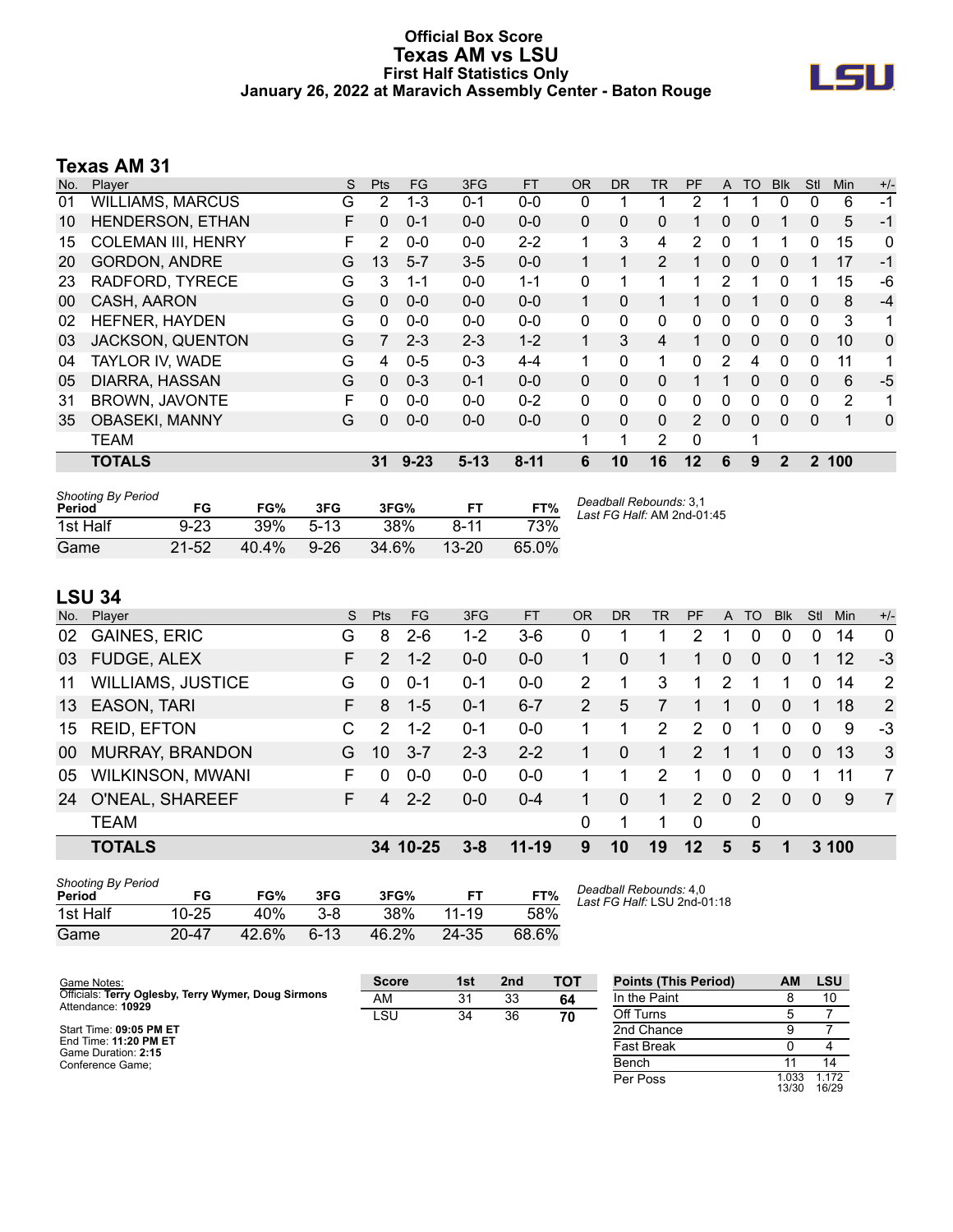#### **Official Play-By-Play Texas AM vs LSU First Half January 26, 2022 at Maravich Assembly Center - Baton Rouge**



#### **Period 1**

| Time           | <b>VISITORS: Texas AM</b>                 | <b>Score</b> | <b>Margin</b>  | <b>HOME: LSU</b>                                    |
|----------------|-------------------------------------------|--------------|----------------|-----------------------------------------------------|
| 19:44          | GOOD! LAYUP by WILLIAMS, MARCUS           | $0 - 2$      | V <sub>2</sub> |                                                     |
| 19:44          | ASSIST by RADFORD, TYRECE                 |              |                |                                                     |
| 19:26          |                                           |              |                | MISSED DUNK by FUDGE, ALEX                          |
| 19:25          |                                           |              |                | REBOUND (OFF) by REID, EFTON                        |
| 19:19          |                                           |              |                | MISSED LAYUP by GAINES, ERIC                        |
| 19:19          | BLOCK by COLEMAN III, HENRY               |              |                |                                                     |
| 19:16          | REBOUND (DEF) by WILLIAMS, MARCUS         |              |                |                                                     |
| 19:13          |                                           |              |                | FOUL (PERSONAL) by GAINES, ERIC                     |
| 18:56          | GOOD! LAYUP by GORDON, ANDRE              | $0 - 4$      | V <sub>4</sub> |                                                     |
| 18:56          | ASSIST by WILLIAMS, MARCUS                |              |                |                                                     |
| 18:24          |                                           | $2 - 4$      | V <sub>2</sub> | GOOD! JUMPER by REID, EFTON                         |
| 18:03          | TURNOVER (TRAVEL) by COLEMAN III, HENRY   |              |                |                                                     |
| 17:41          |                                           |              |                | MISSED LAYUP by EASON, TARI                         |
| 17:41          | BLOCK by HENDERSON, ETHAN                 |              |                |                                                     |
| 17:38          | REBOUND (DEF) by GORDON, ANDRE            |              |                |                                                     |
| 17:13          |                                           |              |                | FOUL (PERSONAL) by FUDGE, ALEX                      |
| 17:10          | MISSED 3PTR by WILLIAMS, MARCUS           |              |                |                                                     |
| 17:07          |                                           |              |                | REBOUND (DEF) by TEAM                               |
| 16:58          | FOUL (PERSONAL) by HENDERSON, ETHAN       |              |                |                                                     |
| 16:58          |                                           |              |                | MISSED FT by GAINES, ERIC                           |
| 16:58          |                                           |              |                | REBOUND (OFF) by TEAM<br>SUB OUT: WILLIAMS, JUSTICE |
| 16:58          |                                           |              |                |                                                     |
| 16:58          |                                           |              |                | SUB IN: MURRAY, BRANDON                             |
| 16:58          | SUB OUT: HENDERSON, ETHAN                 |              |                |                                                     |
| 16:58<br>16:58 | SUB IN: CASH, AARON                       |              |                |                                                     |
| 16:56          | REBOUND (DEF) by COLEMAN III, HENRY       |              |                | MISSED FT by GAINES, ERIC                           |
| 16:41          | MISSED JUMPER by WILLIAMS, MARCUS         |              |                |                                                     |
| 16:36          |                                           |              |                | REBOUND (DEF) by EASON, TARI                        |
| 16:17          |                                           |              |                | MISSED LAYUP by GAINES, ERIC                        |
| 16:15          | REBOUND (DEF) by TEAM                     |              |                |                                                     |
| 16:15          | SUB OUT: WILLIAMS, MARCUS                 |              |                |                                                     |
| 16:15          | SUB IN: TAYLOR IV, WADE                   |              |                |                                                     |
| 15:44          | GOOD! 3PTR by GORDON, ANDRE               | $2 - 7$      | V <sub>5</sub> |                                                     |
| 15:44          | ASSIST by RADFORD, TYRECE                 |              |                |                                                     |
| 15:24          |                                           | $4 - 7$      | V <sub>3</sub> | GOOD! DUNK by FUDGE, ALEX                           |
| 15:24          |                                           |              |                | ASSIST by GAINES, ERIC                              |
| 15:14          | TURNOVER (BADPASS) by TAYLOR IV, WADE     |              |                |                                                     |
| 15:14          |                                           |              |                |                                                     |
| 15:14          |                                           |              |                | SUB OUT: REID, EFTON                                |
| 15:14          |                                           |              |                | SUB IN: O'NEAL, SHAREEF                             |
| 15:06          |                                           |              |                | TURNOVER (BADPASS) by O'NEAL, SHAREEF               |
| 15:06          |                                           |              |                | SUB OUT: GAINES, ERIC                               |
| 15:06          |                                           |              |                | SUB IN: WILLIAMS, JUSTICE                           |
| 14:44          | TURNOVER (OUTOFBOUNDS) by TAYLOR IV, WADE |              |                |                                                     |
| 14:37          |                                           |              |                | MISSED JUMPER by MURRAY, BRANDON                    |
| 14:32          | REBOUND (DEF) by COLEMAN III, HENRY       |              |                |                                                     |
| 14:27          | GOOD! 3PTR by GORDON, ANDRE               | $4 - 10$     | $V_6$          |                                                     |
| 14:27          | ASSIST by TAYLOR IV, WADE                 |              |                |                                                     |
| 14:10          |                                           | $7 - 10$     | $V_3$          | GOOD! 3PTR by MURRAY, BRANDON                       |
| 13:50          | GOOD! 3PTR by GORDON, ANDRE               | $7 - 13$     | $V_6$          |                                                     |
| 13:50          | ASSIST by TAYLOR IV, WADE                 |              |                |                                                     |
| 13:29          |                                           | $9 - 13$     | V <sub>4</sub> | GOOD! LAYUP by MURRAY, BRANDON                      |
| 13:09          | MISSED 3PTR by TAYLOR IV, WADE            |              |                |                                                     |
| 13:04          |                                           |              |                | REBOUND (DEF) by EASON, TARI                        |
| 13:02          |                                           | $11 - 13$    | V <sub>2</sub> | GOOD! LAYUP by O'NEAL, SHAREEF [FB]                 |
| 13:02          |                                           |              |                | ASSIST by EASON, TARI                               |
| 12:31          |                                           |              |                | SUB OUT: FUDGE, ALEX                                |
| 12:31          |                                           |              |                | SUB OUT: EASON, TARI                                |
| 12:31          |                                           |              |                | SUB IN: WILKINSON, MWANI                            |
| 12:31          |                                           |              |                | SUB IN: REID, EFTON                                 |
| 12:31          | SUB OUT: CASH, AARON                      |              |                |                                                     |
| 12:31          | SUB OUT: GORDON, ANDRE                    |              |                |                                                     |
| 12:31          | SUB OUT: RADFORD, TYRECE                  |              |                |                                                     |
| 12:31          | SUB IN: JACKSON, QUENTON                  |              |                |                                                     |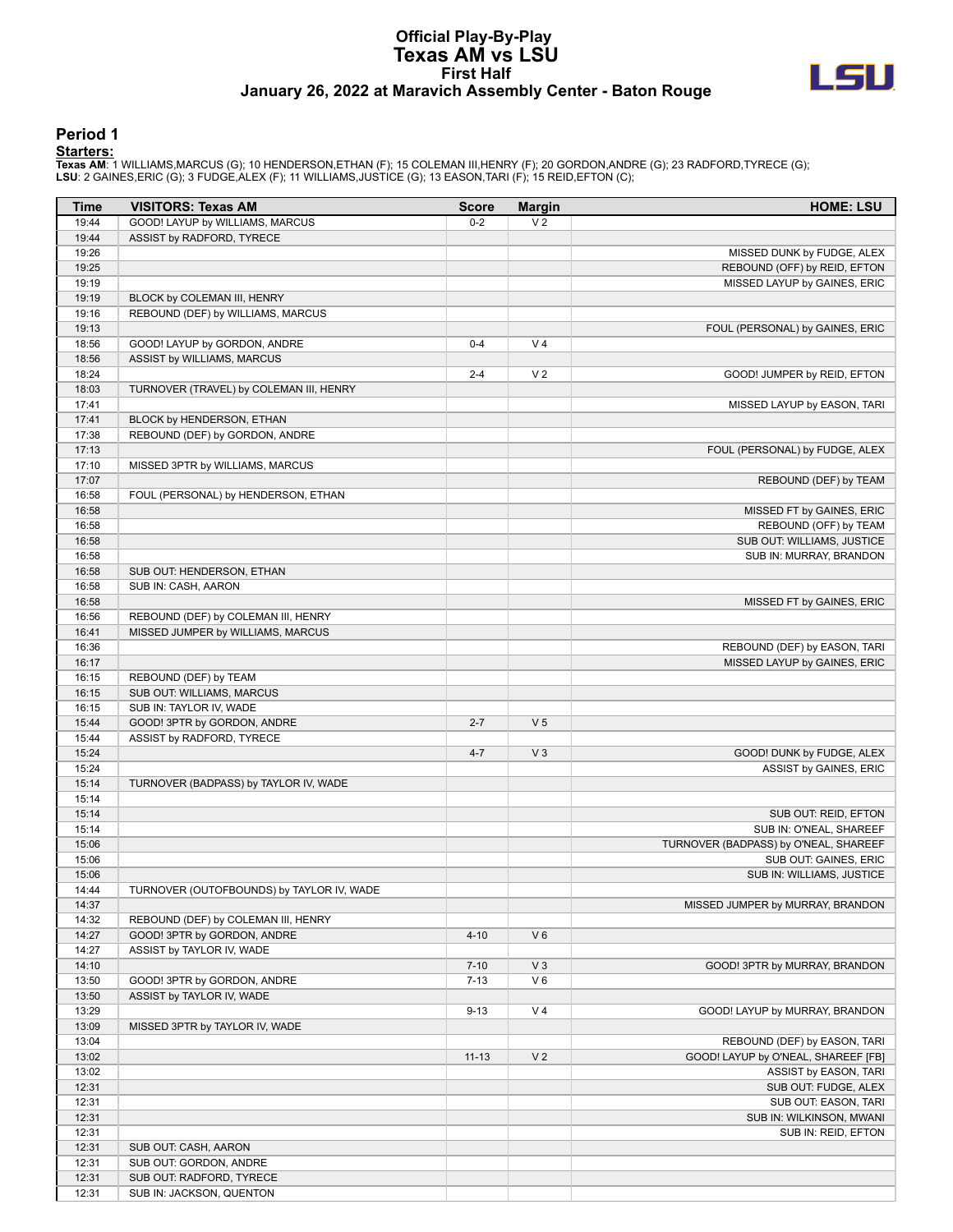| Time           | <b>VISITORS: Texas AM</b>                                         | <b>Score</b> | <b>Margin</b>  | <b>HOME: LSU</b>                                                       |
|----------------|-------------------------------------------------------------------|--------------|----------------|------------------------------------------------------------------------|
| 12:31          | SUB IN: DIARRA, HASSAN                                            |              |                |                                                                        |
| 12:31          | SUB IN: BROWN, JAVONTE                                            |              |                |                                                                        |
| 12:29          | MISSED 3PTR by TAYLOR IV, WADE                                    |              |                |                                                                        |
| 12:26          |                                                                   |              |                | REBOUND (DEF) by WILKINSON, MWANI                                      |
| 12:11<br>12:07 |                                                                   |              |                | MISSED JUMPER by MURRAY, BRANDON                                       |
| 11:51          |                                                                   |              |                | REBOUND (OFF) by WILLIAMS, JUSTICE<br>MISSED 3PTR by WILLIAMS, JUSTICE |
| 11:47          |                                                                   |              |                | REBOUND (OFF) by O'NEAL, SHAREEF                                       |
| 11:45          |                                                                   | $13 - 13$    | T              | GOOD! JUMPER by O'NEAL, SHAREEF                                        |
| 11:26          |                                                                   |              |                | FOUL (PERSONAL) by O'NEAL, SHAREEF                                     |
| 11:26          |                                                                   |              |                |                                                                        |
| 11:26          |                                                                   |              |                | SUB OUT: WILLIAMS, JUSTICE                                             |
| 11:26          |                                                                   |              |                | SUB IN: GAINES, ERIC                                                   |
| 11:10          |                                                                   |              |                | FOUL (PERSONAL) by O'NEAL, SHAREEF                                     |
| 11:10          | MISSED FT by BROWN, JAVONTE                                       |              |                |                                                                        |
| 11:10          | REBOUND (OFF) by TEAM                                             |              |                |                                                                        |
| 11:10<br>11:10 |                                                                   |              |                | SUB OUT: O'NEAL, SHAREEF<br>SUB IN: EASON, TARI                        |
| 11:10          | MISSED FT by BROWN, JAVONTE                                       |              |                |                                                                        |
| 11:09          | REBOUND (OFF) by JACKSON, QUENTON                                 |              |                |                                                                        |
| 10:53          | GOOD! 3PTR by JACKSON, QUENTON                                    | $13 - 16$    | V <sub>3</sub> |                                                                        |
| 10:29          | SUB OUT: COLEMAN III, HENRY                                       |              |                |                                                                        |
| 10:29          | SUB IN: RADFORD, TYRECE                                           |              |                |                                                                        |
| 10:20          |                                                                   |              |                | MISSED JUMPER by MURRAY, BRANDON                                       |
| 10:19          | REBOUND (DEF) by TEAM                                             |              |                |                                                                        |
| 10:19          | SUB OUT: TAYLOR IV, WADE                                          |              |                |                                                                        |
| 10:19          | SUB OUT: BROWN, JAVONTE                                           |              |                |                                                                        |
| 10:19          | SUB IN: WILLIAMS, MARCUS                                          |              |                |                                                                        |
| 10:19<br>10:08 | SUB IN: HENDERSON, ETHAN<br>TURNOVER (BADPASS) by RADFORD, TYRECE |              |                |                                                                        |
| 10:08          |                                                                   |              |                | STEAL by WILKINSON, MWANI                                              |
| 10:01          |                                                                   |              |                | MISSED 3PTR by REID, EFTON                                             |
| 09:57          |                                                                   |              |                | REBOUND (OFF) by MURRAY, BRANDON                                       |
| 09:55          |                                                                   | 16-16        | Т              | GOOD! 3PTR by GAINES, ERIC                                             |
| 09:55          |                                                                   |              |                | ASSIST by MURRAY, BRANDON                                              |
| 09:26          | MISSED 3PTR by DIARRA, HASSAN                                     |              |                |                                                                        |
| 09:25          | REBOUND (OFF) by TEAM                                             |              |                |                                                                        |
| 09:25          |                                                                   |              |                | FOUL (PERSONAL) by GAINES, ERIC                                        |
| 09:25          |                                                                   |              |                | SUB OUT: GAINES, ERIC                                                  |
| 09:25<br>09:25 | SUB OUT: DIARRA, HASSAN                                           |              |                | SUB IN: WILLIAMS, JUSTICE                                              |
| 09:25          | SUB IN: GORDON, ANDRE                                             |              |                |                                                                        |
| 09:14          | MISSED LAYUP by HENDERSON, ETHAN                                  |              |                |                                                                        |
| 09:12          |                                                                   |              |                | REBOUND (DEF) by REID, EFTON                                           |
| 09:01          |                                                                   |              |                | FOUL (OFF) by REID, EFTON                                              |
| 09:01          |                                                                   |              |                | TURNOVER (OFFENSIVE) by REID, EFTON                                    |
| 08:45          | GOOD! LAYUP by RADFORD, TYRECE                                    | $16-18$      | V <sub>2</sub> |                                                                        |
| 08:45          |                                                                   |              |                | FOUL (PERSONAL) by REID, EFTON                                         |
| 08:45          |                                                                   |              |                | SUB OUT: REID, EFTON                                                   |
| 08:45          | GOOD! FT by RADFORD, TYRECE                                       |              |                | SUB IN: FUDGE, ALEX                                                    |
| 08:45<br>08:27 | FOUL (PERSONAL) by WILLIAMS, MARCUS                               | $16-19$      | $V_3$          |                                                                        |
| 08:27          | SUB OUT: JACKSON, QUENTON                                         |              |                |                                                                        |
| 08:27          | SUB IN: COLEMAN III, HENRY                                        |              |                |                                                                        |
| 08:20          |                                                                   | 19-19        | T.             | GOOD! 3PTR by MURRAY, BRANDON                                          |
| 08:20          |                                                                   |              |                | ASSIST by WILLIAMS, JUSTICE                                            |
| 08:05          | TURNOVER (BADPASS) by WILLIAMS, MARCUS                            |              |                |                                                                        |
| 08:05          |                                                                   |              |                | STEAL by FUDGE, ALEX                                                   |
| 07:58          | FOUL (PERSONAL) by RADFORD, TYRECE                                |              |                |                                                                        |
| 07:58          |                                                                   |              |                |                                                                        |
| 07:58          | SUB OUT: WILLIAMS, MARCUS                                         |              |                |                                                                        |
| 07:58<br>07:58 | SUB OUT: HENDERSON, ETHAN                                         |              |                |                                                                        |
| 07:58          | SUB OUT: RADFORD, TYRECE<br>SUB IN: JACKSON, QUENTON              |              |                |                                                                        |
| 07:58          | SUB IN: TAYLOR IV, WADE                                           |              |                |                                                                        |
| 07:58          | SUB IN: OBASEKI, MANNY                                            |              |                |                                                                        |
| 07:58          |                                                                   | $20 - 19$    | H <sub>1</sub> | GOOD! FT by EASON, TARI [FB]                                           |
| 07:58          |                                                                   | $21 - 19$    | H <sub>2</sub> | GOOD! FT by EASON, TARI [FB]                                           |
| 07:52          | MISSED 3PTR by GORDON, ANDRE                                      |              |                |                                                                        |
| 07:47          |                                                                   |              |                | REBOUND (DEF) by EASON, TARI                                           |
| 07:42          | FOUL (PERSONAL) by OBASEKI, MANNY                                 |              |                |                                                                        |
| 07:42          |                                                                   | $22 - 19$    | $H_3$          | GOOD! FT by MURRAY, BRANDON                                            |
| 07:42          |                                                                   | $23-19$      | H4             | GOOD! FT by MURRAY, BRANDON                                            |
| 07:42<br>07:42 | GOOD! FT by TAYLOR IV, WADE                                       | 23-20        | $H_3$          | FOUL (PERSONAL) by WILKINSON, MWANI                                    |
| 07:42          | GOOD! FT by TAYLOR IV, WADE                                       | 23-21        | H <sub>2</sub> |                                                                        |
|                |                                                                   |              |                |                                                                        |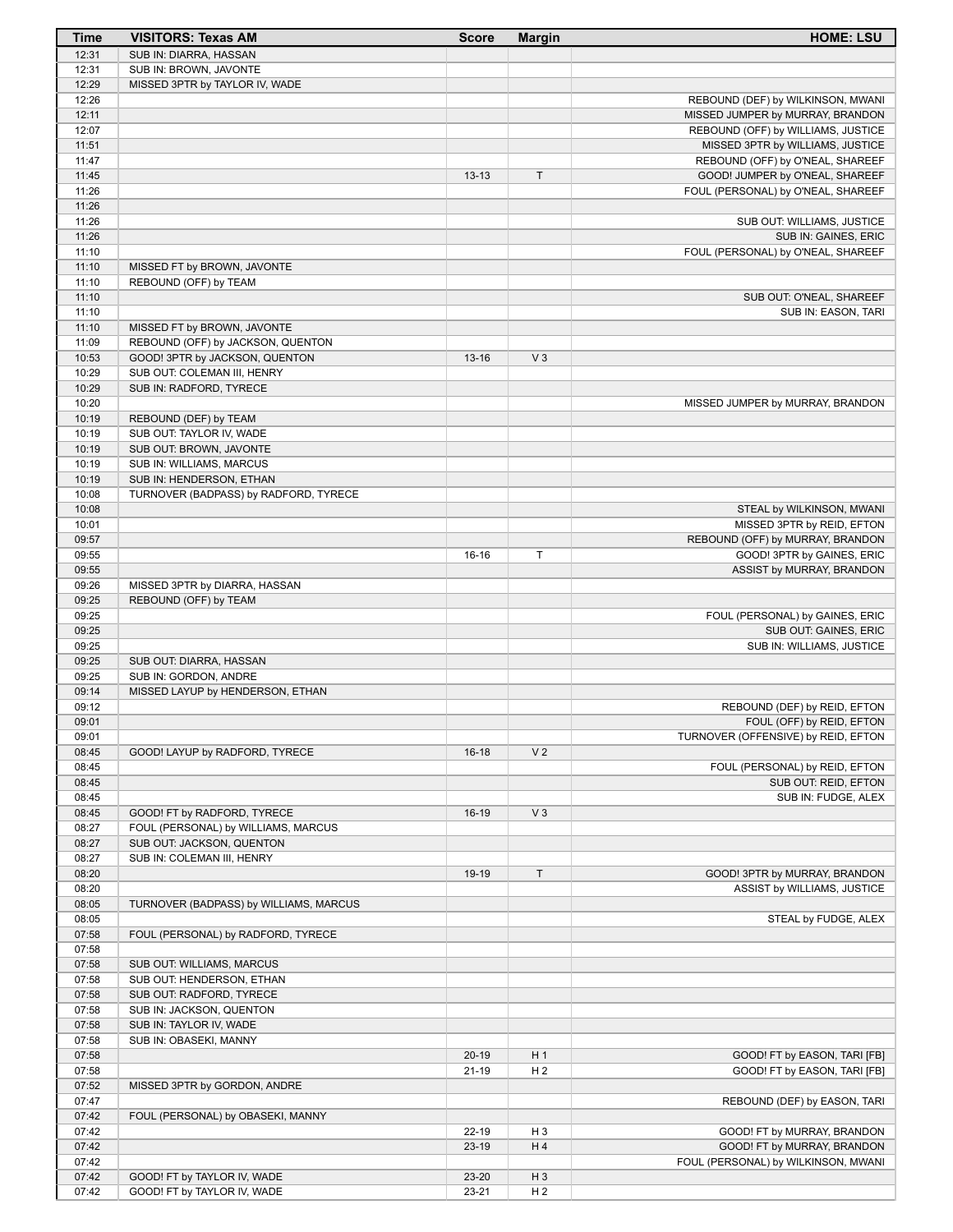| <b>Time</b>    | <b>VISITORS: Texas AM</b>              | <b>Score</b> | <b>Margin</b>  | <b>HOME: LSU</b>                                              |
|----------------|----------------------------------------|--------------|----------------|---------------------------------------------------------------|
| 07:41          |                                        |              |                | TURNOVER (BADPASS) by WILLIAMS, JUSTICE                       |
| 07:41          | STEAL by GORDON, ANDRE                 |              |                |                                                               |
| 07:38          | MISSED LAYUP by TAYLOR IV, WADE        |              |                |                                                               |
| 07:38<br>07:38 | REBOUND (OFF) by TAYLOR IV, WADE       |              |                | BLOCK by WILLIAMS, JUSTICE                                    |
| 07:37          |                                        |              |                | FOUL (PERSONAL) by EASON, TARI                                |
| 07:37          | GOOD! FT by TAYLOR IV, WADE            | 23-22        | H <sub>1</sub> |                                                               |
| 07:37          |                                        |              |                | SUB OUT: WILKINSON, MWANI                                     |
| 07:37          |                                        |              |                | SUB IN: GAINES, ERIC                                          |
| 07:37          | GOOD! FT by TAYLOR IV, WADE            | 23-23        | T              |                                                               |
| 07:21          | FOUL (PERSONAL) by OBASEKI, MANNY      |              |                |                                                               |
| 07:21          | SUB OUT: OBASEKI, MANNY                |              |                |                                                               |
| 07:21          | SUB IN: HEFNER, HAYDEN                 |              |                |                                                               |
| 07:14<br>07:11 |                                        |              |                | MISSED 3PTR by EASON, TARI                                    |
| 07:00          |                                        |              |                | REBOUND (OFF) by FUDGE, ALEX<br>MISSED JUMPER by GAINES, ERIC |
| 06:57          | REBOUND (DEF) by COLEMAN III, HENRY    |              |                |                                                               |
| 06:35          | MISSED 3PTR by JACKSON, QUENTON        |              |                |                                                               |
| 06:31          |                                        |              |                | REBOUND (DEF) by WILLIAMS, JUSTICE                            |
| 06:24          |                                        |              |                | MISSED LAYUP by EASON, TARI                                   |
| 06:20          |                                        |              |                | REBOUND (OFF) by EASON, TARI                                  |
| 06:18          |                                        |              |                | MISSED 3PTR by GAINES, ERIC                                   |
| 06:15          | REBOUND (DEF) by JACKSON, QUENTON      |              |                |                                                               |
| 06:08          | MISSED 3PTR by TAYLOR IV, WADE         |              |                |                                                               |
| 06:06<br>06:06 | REBOUND (OFF) by COLEMAN III, HENRY    |              |                |                                                               |
| 06:06          | GOOD! FT by COLEMAN III, HENRY         | 23-24        | V <sub>1</sub> | FOUL (PERSONAL) by MURRAY, BRANDON                            |
| 06:06          |                                        |              |                | SUB OUT: MURRAY, BRANDON                                      |
| 06:06          |                                        |              |                | SUB OUT: EASON, TARI                                          |
| 06:06          |                                        |              |                | SUB IN: WILKINSON, MWANI                                      |
| 06:06          |                                        |              |                | SUB IN: O'NEAL, SHAREEF                                       |
| 06:06          | GOOD! FT by COLEMAN III, HENRY         | 23-25        | V <sub>2</sub> |                                                               |
| 05:40          |                                        | $25 - 25$    | T.             | GOOD! JUMPER by GAINES, ERIC                                  |
| 05:30          | MISSED LAYUP by TAYLOR IV, WADE        |              |                |                                                               |
| 05:25          | REBOUND (OFF) by GORDON, ANDRE         |              |                |                                                               |
| 05:25<br>05:12 | GOOD! LAYUP by GORDON, ANDRE           | 25-27        | V <sub>2</sub> |                                                               |
| 05:12          |                                        |              |                | SUB OUT: FUDGE, ALEX<br>SUB OUT: WILLIAMS, JUSTICE            |
| 05:12          |                                        |              |                | SUB IN: MURRAY, BRANDON                                       |
| 05:12          |                                        |              |                | SUB IN: EASON, TARI                                           |
| 05:12          | SUB OUT: JACKSON, QUENTON              |              |                |                                                               |
| 05:12          | SUB IN: WILLIAMS, MARCUS               |              |                |                                                               |
| 05:09          | FOUL (PERSONAL) by WILLIAMS, MARCUS    |              |                |                                                               |
| 05:09          |                                        |              |                | MISSED FT by O'NEAL, SHAREEF                                  |
| 05:09          |                                        |              |                | REBOUND (OFF) by TEAM                                         |
| 05:09          | SUB OUT: WILLIAMS, MARCUS              |              |                |                                                               |
| 05:09<br>05:09 | SUB IN: RADFORD, TYRECE                |              |                | MISSED FT by O'NEAL, SHAREEF                                  |
| 05:05          |                                        |              |                | REBOUND (OFF) by WILKINSON, MWANI                             |
| 04:56          |                                        |              |                | MISSED 3PTR by MURRAY, BRANDON                                |
| 04:51          |                                        |              |                | REBOUND (OFF) by EASON, TARI                                  |
| 04:38          | FOUL (PERSONAL) by COLEMAN III, HENRY  |              |                |                                                               |
| 04:38          |                                        | 26-27        | V <sub>1</sub> | GOOD! FT by EASON, TARI                                       |
| 04:38          | SUB OUT: HEFNER, HAYDEN                |              |                |                                                               |
| 04:38          | SUB IN: CASH, AARON                    |              |                |                                                               |
| 04:38          |                                        | 27-27        | T              | GOOD! FT by EASON, TARI                                       |
| 04:11<br>04:04 | TURNOVER (BADPASS) by TAYLOR IV, WADE  |              |                |                                                               |
| 04:04          | STEAL by RADFORD, TYRECE               |              |                | TURNOVER (LOSTBALL) by O'NEAL, SHAREEF                        |
| 03:34          | TURNOVER (SHOTCLOCK) by TEAM           |              |                |                                                               |
| 03:34          |                                        |              |                |                                                               |
| 03:34          | SUB OUT: CASH, AARON                   |              |                |                                                               |
| 03:34          | SUB IN: JACKSON, QUENTON               |              |                |                                                               |
| 03:21          |                                        |              |                | FOUL (OFF) by MURRAY, BRANDON                                 |
| 03:21          |                                        |              |                | TURNOVER (OFFENSIVE) by MURRAY, BRANDON                       |
| 03:21          |                                        |              |                | SUB OUT: MURRAY, BRANDON                                      |
| 03:21          |                                        |              |                | SUB IN: WILLIAMS, JUSTICE                                     |
| 02:56<br>02:56 | TURNOVER (LOSTBALL) by TAYLOR IV, WADE |              |                | STEAL by EASON, TARI                                          |
| 02:39          | FOUL (PERSONAL) by COLEMAN III, HENRY  |              |                |                                                               |
| 02:39          | SUB OUT: TAYLOR IV, WADE               |              |                |                                                               |
| 02:39          | SUB IN: DIARRA, HASSAN                 |              |                |                                                               |
| 02:39          | SUB OUT: COLEMAN III, HENRY            |              |                |                                                               |
| 02:39          | SUB IN: CASH, AARON                    |              |                |                                                               |
| 02:39          |                                        | 28-27        | H <sub>1</sub> | GOOD! FT by GAINES, ERIC                                      |
| 02:39          |                                        |              |                | SUB OUT: O'NEAL, SHAREEF                                      |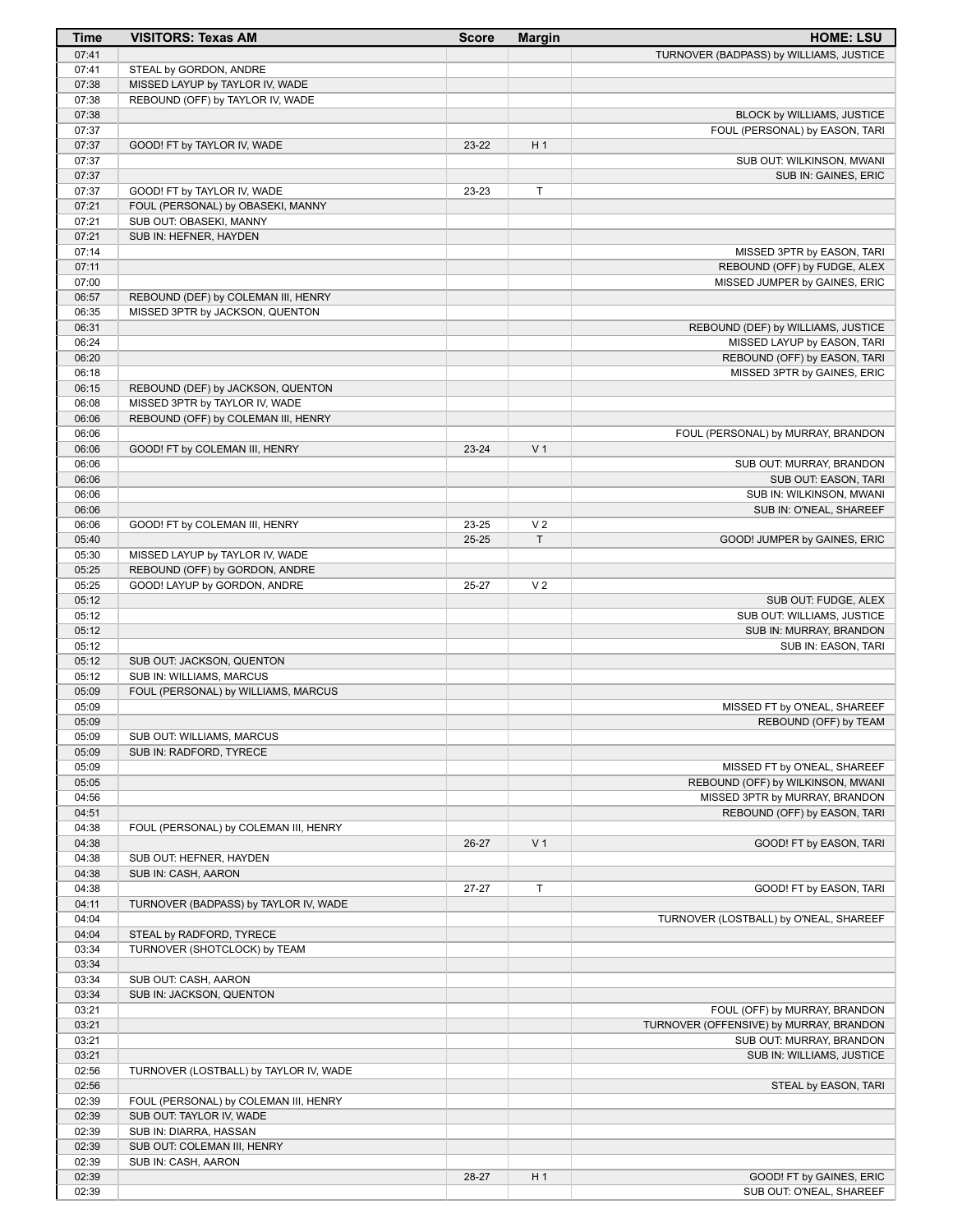| <b>Time</b> | <b>VISITORS: Texas AM</b>             | <b>Score</b> | <b>Margin</b>  | <b>HOME: LSU</b>                     |
|-------------|---------------------------------------|--------------|----------------|--------------------------------------|
| 02:39       |                                       |              |                | SUB IN: FUDGE, ALEX                  |
| 02:39       |                                       | 29-27        | H <sub>2</sub> | GOOD! FT by GAINES, ERIC             |
| 02:23       | GOOD! 3PTR by JACKSON, QUENTON        | 29-30        | V <sub>1</sub> |                                      |
| 02:23       | ASSIST by DIARRA, HASSAN              |              |                |                                      |
| 02:03       |                                       | $31 - 30$    | H <sub>1</sub> | GOOD! LAYUP by EASON, TARI           |
| 02:03       |                                       |              |                | ASSIST by WILLIAMS, JUSTICE          |
| 02:03       | FOUL (PERSONAL) by DIARRA, HASSAN     |              |                |                                      |
| 02:03       |                                       |              |                | SUB OUT: FUDGE, ALEX                 |
| 02:03       |                                       |              |                | SUB IN: O'NEAL, SHAREEF              |
| 02:03       |                                       |              |                | MISSED FT by EASON, TARI             |
| 02:01       | REBOUND (DEF) by JACKSON, QUENTON     |              |                |                                      |
| 01:37       | MISSED JUMPER by DIARRA, HASSAN       |              |                |                                      |
| 01:34       |                                       |              |                | REBOUND (DEF) by EASON, TARI         |
| 01:30       | FOUL (PERSONAL) by GORDON, ANDRE      |              |                |                                      |
| 01:30       |                                       | 32-30        | H <sub>2</sub> | GOOD! FT by EASON, TARI              |
| 01:30       |                                       | 33-30        | $H_3$          | <b>GOOD! FT by EASON, TARI</b>       |
| 01:19       | TIMEOUT 30SEC                         |              |                |                                      |
| 01:03       | MISSED JUMPER by DIARRA, HASSAN       |              |                |                                      |
| 01:01       |                                       |              |                | REBOUND (DEF) by GAINES, ERIC        |
| 01:01       | FOUL (PERSONAL) by CASH, AARON        |              |                |                                      |
| 01:01       |                                       | 34-30        | H <sub>4</sub> | GOOD! FT by GAINES, ERIC             |
| 01:01       |                                       |              |                | MISSED FT by GAINES, ERIC            |
| 00:59       | REBOUND (DEF) by RADFORD, TYRECE      |              |                |                                      |
| 00:44       | MISSED 3PTR by GORDON, ANDRE          |              |                |                                      |
| 00:42       | REBOUND (OFF) by CASH, AARON          |              |                |                                      |
| 00:42       | TURNOVER (OUTOFBOUNDS) by CASH, AARON |              |                |                                      |
| 00:32       | FOUL (PERSONAL) by JACKSON, QUENTON   |              |                |                                      |
| 00:32       |                                       |              |                | MISSED FT by O'NEAL, SHAREEF         |
| 00:32       |                                       |              |                | REBOUND (OFF) by TEAM                |
| 00:32       |                                       |              |                | SUB OUT: GAINES, ERIC                |
| 00:32       |                                       |              |                | SUB IN: FUDGE, ALEX                  |
| 00:32       |                                       |              |                | MISSED FT by O'NEAL, SHAREEF         |
| 00:30       | REBOUND (DEF) by JACKSON, QUENTON     |              |                |                                      |
| 00:25       |                                       |              |                | FOUL (PERSONAL) by WILLIAMS, JUSTICE |
| 00:25       | GOOD! FT by JACKSON, QUENTON          | $34 - 31$    | $H_3$          |                                      |
| 00:25       |                                       |              |                | SUB OUT: O'NEAL, SHAREEF             |
| 00:25       |                                       |              |                | SUB IN: GAINES, ERIC                 |
| 00:25       | MISSED FT by JACKSON, QUENTON         |              |                |                                      |
| 00:23       |                                       |              |                | REBOUND (DEF) by EASON, TARI         |
| 00:02       |                                       |              |                | MISSED JUMPER by EASON, TARI         |
| 00:00       |                                       |              |                | REBOUND (OFF) by WILLIAMS, JUSTICE   |

# **Texas AM 31, LSU 34**

| <b>Points (This Period)</b> | <b>AM</b>      | <b>LSU</b>     |
|-----------------------------|----------------|----------------|
| In the Paint                |                | 10             |
| Off Turns                   |                |                |
| 2nd Chance                  |                |                |
| <b>Fast Break</b>           |                |                |
| Bench                       |                | 14             |
| Per Poss                    | 1.033<br>13/30 | 1.172<br>16/29 |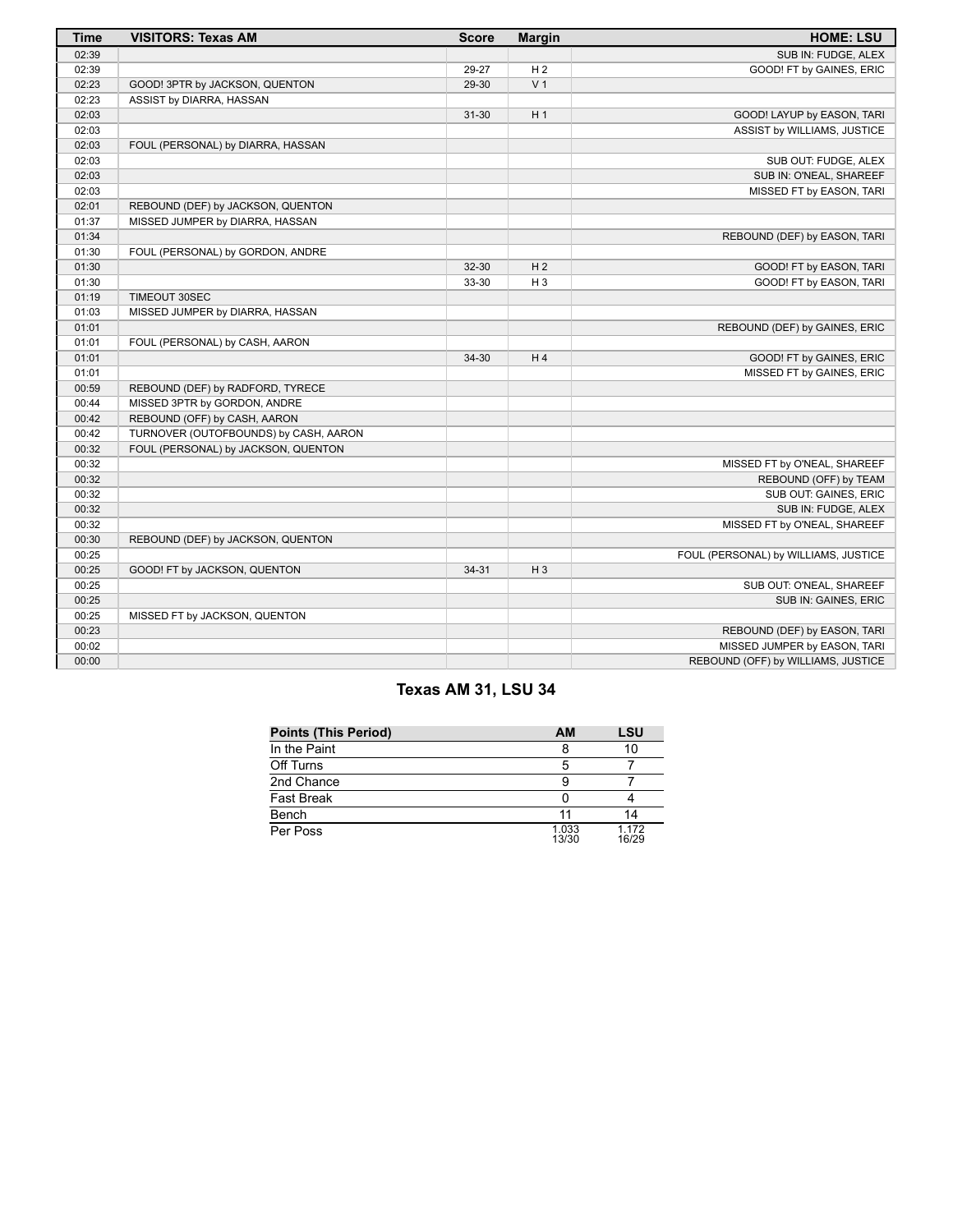### **Official Box Score Texas AM vs LSU Second Half Statistics Only January 26, 2022 at Maravich Assembly Center - Baton Rouge**



## **Texas AM 33**

| No. | <b>Plaver</b>             | S | Pts      | FG.      | 3FG      | <b>FT</b> | <b>OR</b>    | DR.      | TR             | <b>PF</b> | A            | TO       | <b>B</b> lk | Stl          | <b>Min</b>  | $+/-$        |
|-----|---------------------------|---|----------|----------|----------|-----------|--------------|----------|----------------|-----------|--------------|----------|-------------|--------------|-------------|--------------|
| 01  | <b>WILLIAMS, MARCUS</b>   | G | $\Omega$ | $0 - 6$  | $0 - 3$  | $0 - 2$   | 0            | 2        | 2              | 2         | 2            | 0        | 0           | 2            | 20          | 1            |
| 10  | HENDERSON, ETHAN          | F | 0        | $0 - 0$  | $0 - 0$  | $0 - 0$   | 0            | 0        | 0              |           | 0            | 0        | 0           | 0            | 1           | 3            |
| 15  | <b>COLEMAN III, HENRY</b> | F | 4        | $2 - 3$  | $0 - 0$  | $0 - 2$   | 2            | 1        | 3              | 0         | 0            | 0        |             | 0            | 18          | $-5$         |
| 20  | <b>GORDON, ANDRE</b>      | G | 5        | $2 - 4$  | $1 - 2$  | $0 - 0$   |              | 1        | $\overline{2}$ | 0         |              | 2        | 0           |              | 14          | -8           |
| 23  | RADFORD, TYRECE           | G | 11       | $4 - 7$  | 2-4      | $1 - 1$   | 3            | 0        | 3              | 3         | 0            | 3        | $\Omega$    | 0            | 16          | -8           |
| 00  | CASH, AARON               | G | $\Omega$ | $0 - 0$  | $0 - 0$  | $0 - 0$   | 0            | 3        | 3              | 3         | $\mathbf{0}$ | 0        | 2           | 1            | 16          | 5            |
| 02  | HEFNER, HAYDEN            | G | $\Omega$ | $0 - 0$  | $0 - 0$  | $0 - 0$   | $\mathbf{0}$ | 0        | 0              | $\Omega$  | 0            | 0        | 0           | 0            | 0           | $\mathbf{0}$ |
| 03  | <b>JACKSON, QUENTON</b>   | G | 13       | $4-9$    | $1 - 4$  | $4 - 4$   | 0            | 0        | $\Omega$       | 3         |              | 2        | $\Omega$    | $\mathbf{0}$ | 14          | $\mathbf{1}$ |
| 04  | TAYLOR IV, WADE           | G | $\Omega$ | $0 - 0$  | $0 - 0$  | $0-0$     | $\Omega$     | 0        | $\mathbf{0}$   | $\Omega$  | 0            | 1        | 0           | 0            | $\mathbf 0$ | -4           |
| 05  | DIARRA, HASSAN            | G | 0        | $0 - 0$  | $0 - 0$  | $0 - 0$   | 0            | 1        | 1              |           | 0            |          |             | 1            | 2           | 0            |
| 31  | <b>BROWN, JAVONTE</b>     | F | $\Omega$ | $0 - 0$  | $0 - 0$  | $0 - 0$   | $\Omega$     | 0        | $\Omega$       | $\Omega$  | 0            | 0        | 0           | 0            | $\Omega$    | 0            |
| 35  | <b>OBASEKI, MANNY</b>     | G | $\Omega$ | $0 - 0$  | $0 - 0$  | $0 - 0$   | 0            | $\Omega$ | $\mathbf{0}$   | $\Omega$  | $\Omega$     | $\Omega$ | 0           | $\Omega$     | $\Omega$    | 0            |
|     | <b>TEAM</b>               |   |          |          |          |           | 0            | 0        | 0              | $\Omega$  |              | 0        |             |              |             |              |
|     | <b>TOTALS</b>             |   |          | 33 12-29 | $4 - 13$ | $5-9$     | 6            | 8        | 14             | 13        | 4            | 9        | 4           | 5            | 100         |              |

| <b>Shooting By Period</b><br>Period | FG        | FG%      | 3FG    | 3FG%  | FT.       | FT%   | Deadball Rebounds: 3,1<br>Last FG Half: AM - |
|-------------------------------------|-----------|----------|--------|-------|-----------|-------|----------------------------------------------|
| 2nd Half                            | $12 - 29$ | 41%      | 4-13   | 31%   | 5-9       | .56%  |                                              |
| Game                                | $21 - 52$ | $40.4\%$ | $9-26$ | 34.6% | $13 - 20$ | 65.0% |                                              |

# **LSU 36**

| No. | Player                   | S  | <b>Pts</b>    | <b>FG</b> | 3FG     | FT        | <b>OR</b> | DR.      | TR             | PF             | $\mathsf{A}$   | <b>TO</b>     | <b>Blk</b>     | Stl            | Min.  | $+/-$          |
|-----|--------------------------|----|---------------|-----------|---------|-----------|-----------|----------|----------------|----------------|----------------|---------------|----------------|----------------|-------|----------------|
| 02  | <b>GAINES, ERIC</b>      | G  | 8             | 1-4       | $0 - 1$ | 6-6       |           | 4        | 5              | 2              | 2              | 0             |                | 4              | 18    | 4              |
| 03  | <b>FUDGE, ALEX</b>       | F. | $\mathcal{P}$ | $1 - 3$   | $0 - 0$ | $0 - 2$   |           | 2        | 3              | $\mathbf{0}$   | $\overline{0}$ | 3             | $\overline{0}$ | $\overline{0}$ | 15    | $-7$           |
| 11  | <b>WILLIAMS, JUSTICE</b> | G  | $\mathcal{P}$ | $1 - 1$   | $0-0$   | $0-0$     | 0         | 1        |                | 1              |                | 1             | $\Omega$       | $\Omega$       | 8     | 8              |
| 13  | <b>EASON, TARI</b>       | F. | 6             | $2 - 3$   | $0 - 0$ | $2 - 2$   | 0         | 2        | 2              | $\Omega$       | -1             | $\Omega$      | $\Omega$       | 1              | 9     | $\overline{1}$ |
| 15  | <b>REID, EFTON</b>       |    | 1             | $0-0$     | $0 - 0$ | $1 - 2$   |           | 0        | 1              | $\mathcal{P}$  | 1              | 2             | 1              | 0              | 10    | -6             |
| 00  | <b>MURRAY, BRANDON</b>   | G  | 11            | $3 - 7$   | $1 - 2$ | $4 - 4$   | 0         | 3        | 3              | 1              | 2              | $\mathcal{P}$ | $\Omega$       | $\Omega$       | 19    | 3              |
| 05  | <b>WILKINSON, MWANI</b>  | F. | 3             | $1 - 1$   | $1 - 1$ | $0-0$     | $\Omega$  | $\Omega$ | $\Omega$       | 2              | $\Omega$       | 2             | $\Omega$       | 0              | 10    | 5              |
| 24  | O'NEAL, SHAREEF          | F. | 3             | $1 - 3$   | $1 - 1$ | $0-0$     |           | 1        | 2              | $\overline{2}$ | $\mathbf{0}$   | 2             | 1              | $\Omega$       | 11    | $\overline{7}$ |
|     | <b>TEAM</b>              |    |               |           |         |           | 2         | 0        | $\overline{2}$ | $\Omega$       |                | 1             |                |                |       |                |
|     | <b>TOTALS</b>            |    |               | 36 10-22  | $3 - 5$ | $13 - 16$ | 6         | 13       | 19             | 10             | 7              | 13            | 3              |                | 5 100 |                |
|     |                          |    |               |           |         |           |           |          |                |                |                |               |                |                |       |                |

| <b>Shooting By Period</b><br>Period | FG        | FG%   | 3FG      | 3FG%  | FТ        | FT%   |
|-------------------------------------|-----------|-------|----------|-------|-----------|-------|
| 2nd Half                            | $10 - 22$ | 45%   | 3-5      | 60%   | $13 - 16$ | 81%   |
| Game                                | $20 - 47$ | 42.6% | $6 - 13$ | 46.2% | 24-35     | 68.6% |

*Deadball Rebounds:* 4,0 *Last FG Half:* LSU -

| Game Notes:                                                              | <b>Score</b> | 1st | 2 <sub>nd</sub> | TOT | <b>Points (This Period)</b> | АM             | LSU            |
|--------------------------------------------------------------------------|--------------|-----|-----------------|-----|-----------------------------|----------------|----------------|
| Officials: Terry Oglesby, Terry Wymer, Doug Sirmons<br>Attendance: 10929 | AM           | 31  | 33              | 64  | In the Paint                | 16             |                |
|                                                                          | LSU          | 34  | 36              | 70  | Off Turns                   |                | 12             |
| Start Time: 09:05 PM ET                                                  |              |     |                 |     | 2nd Chance                  |                |                |
| End Time: 11:20 PM ET<br>Game Duration: 2:15                             |              |     |                 |     | <b>Fast Break</b>           |                |                |
| Conference Game;                                                         |              |     |                 |     | Bench                       |                |                |
|                                                                          |              |     |                 |     | Per Poss                    | 0.917<br>15/36 | 1.029<br>17/35 |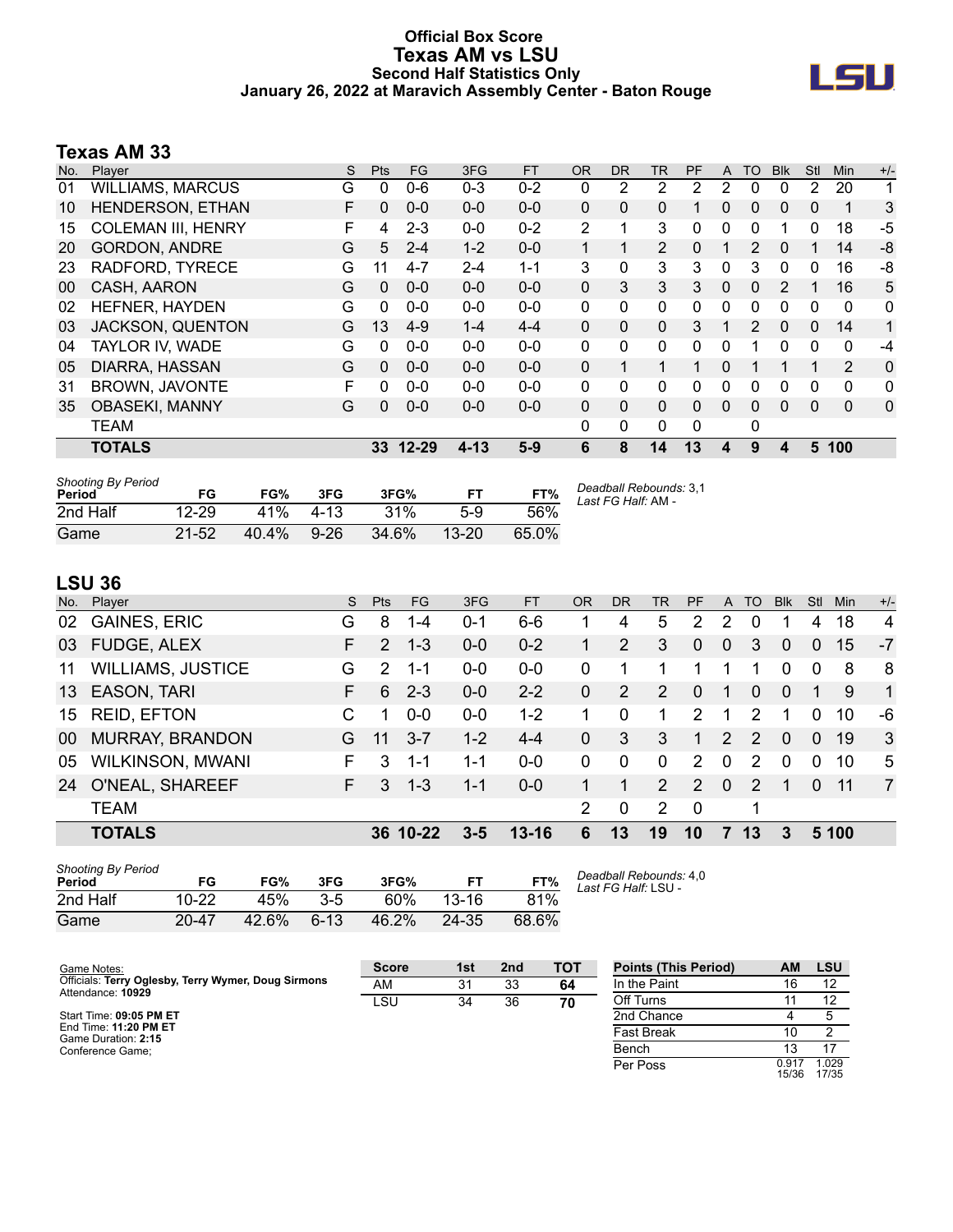#### **Official Play-By-Play Texas AM vs LSU Second Half January 26, 2022 at Maravich Assembly Center - Baton Rouge**



#### **Period 2**

| Time           | <b>VISITORS: Texas AM</b>                            | Score | <b>Margin</b>  | <b>HOME: LSU</b>                                    |
|----------------|------------------------------------------------------|-------|----------------|-----------------------------------------------------|
| 20:00          |                                                      |       |                | SUB OUT: WILKINSON, MWANI                           |
| 20:00          |                                                      |       |                | SUB OUT: WILLIAMS, JUSTICE                          |
| 20:00          |                                                      |       |                | SUB IN: MURRAY, BRANDON                             |
| 20:00          |                                                      |       |                | SUB IN: REID, EFTON                                 |
| 20:00          | SUB OUT: CASH, AARON                                 |       |                |                                                     |
| 20:00          | SUB OUT: JACKSON, QUENTON                            |       |                |                                                     |
| 20:00<br>20:00 | SUB OUT: DIARRA, HASSAN                              |       |                |                                                     |
| 20:00          | SUB IN: WILLIAMS, MARCUS<br>SUB IN: HENDERSON, ETHAN |       |                |                                                     |
| 20:00          | SUB IN: COLEMAN III, HENRY                           |       |                |                                                     |
| 19:49          |                                                      |       |                | TURNOVER (LOSTBALL) by REID, EFTON                  |
| 19:49          | STEAL by GORDON, ANDRE                               |       |                |                                                     |
| 19:43          | GOOD! 3PTR by RADFORD, TYRECE [FB]                   | 34-34 | $\mathsf T$    |                                                     |
| 19:43          | ASSIST by GORDON, ANDRE                              |       |                |                                                     |
| 19:27          | FOUL (PERSONAL) by HENDERSON, ETHAN                  |       |                |                                                     |
| 19:27          |                                                      |       |                | MISSED FT by FUDGE, ALEX                            |
| 19:27          |                                                      |       |                | REBOUND (OFF) by TEAM                               |
| 19:27          | SUB OUT: HENDERSON, ETHAN                            |       |                |                                                     |
| 19:27          | SUB IN: CASH, AARON                                  |       |                |                                                     |
| 19:27          |                                                      |       |                | MISSED FT by FUDGE, ALEX                            |
| 19:26          | REBOUND (DEF) by CASH, AARON                         |       |                |                                                     |
| 19:00          | GOOD! 3PTR by RADFORD, TYRECE                        | 34-37 | $V_3$          |                                                     |
| 18:36          |                                                      |       |                | MISSED 3PTR by GAINES, ERIC                         |
| 18:34          |                                                      |       |                | REBOUND (OFF) by REID, EFTON                        |
| 18:34          | FOUL (PERSONAL) by CASH, AARON                       |       |                |                                                     |
| 18:24          |                                                      | 37-37 | T              | GOOD! 3PTR by MURRAY, BRANDON                       |
| 18:24          |                                                      |       |                | ASSIST by GAINES, ERIC                              |
| 17:51          | MISSED 3PTR by RADFORD, TYRECE                       |       |                |                                                     |
| 17:47          |                                                      |       |                | REBOUND (DEF) by EASON, TARI                        |
| 17:40<br>17:13 | TURNOVER (LOSTBALL) by GORDON, ANDRE                 |       |                | TURNOVER (3SEC) by REID, EFTON                      |
| 16:57          |                                                      | 39-37 | H <sub>2</sub> | GOOD! JUMPER by EASON, TARI [PNT]                   |
| 16:57          |                                                      |       |                | ASSIST by REID, EFTON                               |
| 16:36          | MISSED LAYUP by COLEMAN III, HENRY                   |       |                |                                                     |
| 16:36          |                                                      |       |                | BLOCK by REID, EFTON                                |
| 16:32          |                                                      |       |                | REBOUND (DEF) by GAINES, ERIC                       |
| 16:26          | FOUL (PERSONAL) by RADFORD, TYRECE                   |       |                |                                                     |
| 16:26          | SUB OUT: COLEMAN III, HENRY                          |       |                |                                                     |
| 16:26          | SUB IN: JACKSON, QUENTON                             |       |                |                                                     |
| 16:19          |                                                      |       |                | MISSED JUMPER by MURRAY, BRANDON                    |
| 16:16          | REBOUND (DEF) by GORDON, ANDRE                       |       |                |                                                     |
| 16:05          | FOUL (OFF) by RADFORD, TYRECE                        |       |                |                                                     |
| 16:05          | TURNOVER (OFFENSIVE) by RADFORD, TYRECE              |       |                |                                                     |
| 15:51          | FOUL (PERSONAL) by JACKSON, QUENTON                  |       |                |                                                     |
| 15:51          |                                                      |       |                |                                                     |
| 15:51          |                                                      |       |                | SUB OUT: FUDGE, ALEX                                |
| 15:51          |                                                      |       |                | SUB IN: WILKINSON, MWANI                            |
| 15:51          | SUB OUT: RADFORD, TYRECE                             |       |                |                                                     |
| 15:51          | SUB IN: COLEMAN III, HENRY                           |       |                |                                                     |
| 15:51<br>15:51 |                                                      | 40-37 | $H_3$          | GOOD! FT by REID, EFTON<br>MISSED FT by REID, EFTON |
| 15:49          | REBOUND (DEF) by COLEMAN III, HENRY                  |       |                |                                                     |
| 15:29          | MISSED 3PTR by GORDON, ANDRE                         |       |                |                                                     |
| 15:25          |                                                      |       |                | REBOUND (DEF) by MURRAY, BRANDON                    |
| 15:21          |                                                      |       |                | TURNOVER (BADPASS) by MURRAY, BRANDON               |
| 15:15          | TURNOVER (LOSTBALL) by JACKSON, QUENTON              |       |                |                                                     |
| 15:15          |                                                      |       |                | STEAL by GAINES, ERIC                               |
| 15:10          |                                                      |       |                | TURNOVER (LOSTBALL) by MURRAY, BRANDON              |
| 15:10          | STEAL by WILLIAMS, MARCUS                            |       |                |                                                     |
| 15:10          |                                                      |       |                | FOUL (PERSONAL) by WILKINSON, MWANI                 |
| 15:10          |                                                      |       |                | SUB OUT: EASON, TARI                                |
| 15:10          |                                                      |       |                | SUB IN: FUDGE, ALEX                                 |
| 15:10          | MISSED FT by COLEMAN III, HENRY                      |       |                |                                                     |
| 15:10          | REBOUND (OFF) by TEAM                                |       |                |                                                     |
| 15:10          |                                                      |       |                | SUB OUT: REID, EFTON                                |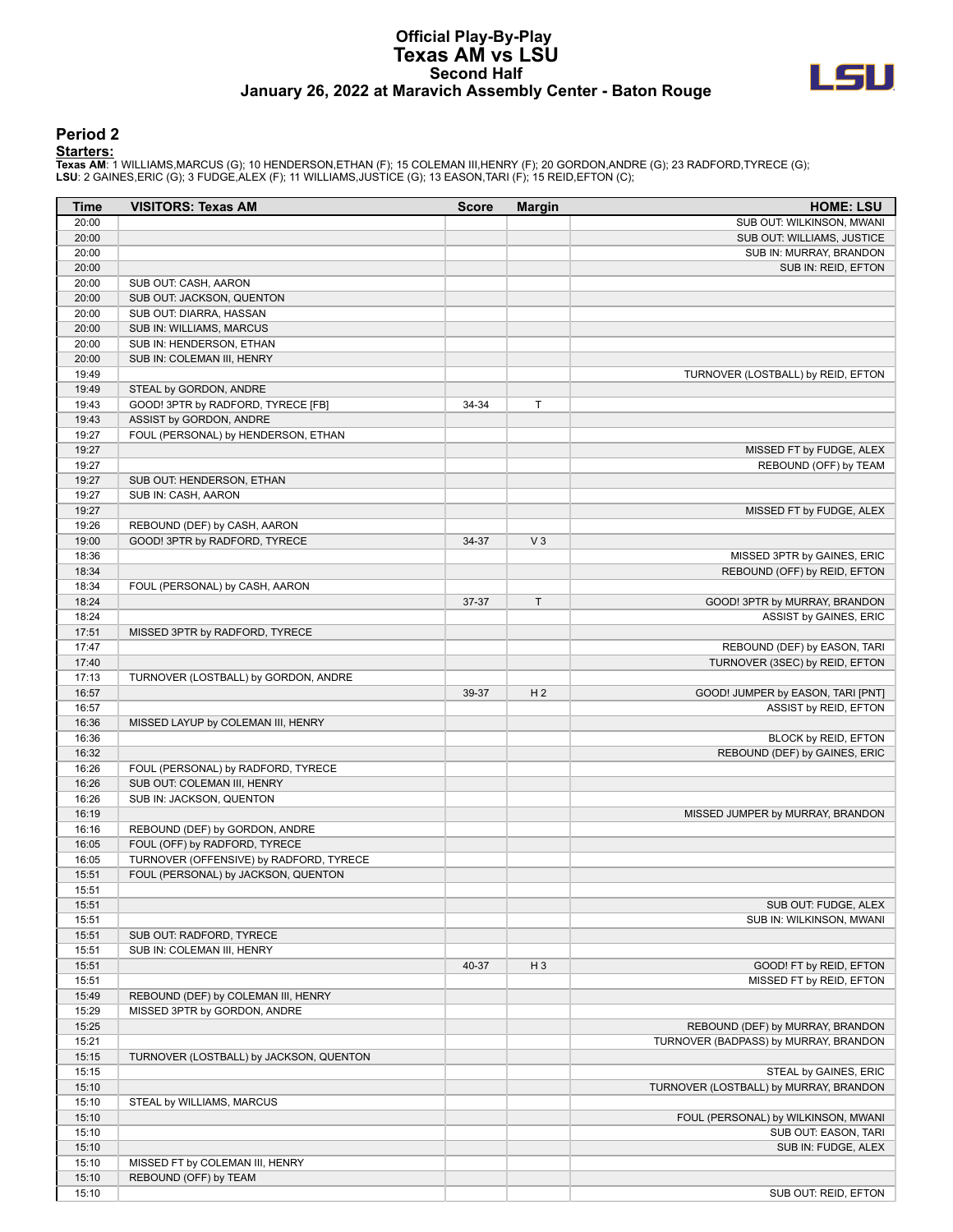| <b>Time</b>    | <b>VISITORS: Texas AM</b>                                                  | <b>Score</b> | <b>Margin</b>            | <b>HOME: LSU</b>                                                    |
|----------------|----------------------------------------------------------------------------|--------------|--------------------------|---------------------------------------------------------------------|
| 15:10          |                                                                            |              |                          | SUB IN: O'NEAL, SHAREEF                                             |
| 15:10          | MISSED FT by COLEMAN III, HENRY                                            |              |                          |                                                                     |
| 15:08<br>14:46 |                                                                            |              |                          | REBOUND (DEF) by O'NEAL, SHAREEF                                    |
| 14:40          |                                                                            |              |                          | MISSED JUMPER by MURRAY, BRANDON<br>REBOUND (OFF) by FUDGE, ALEX    |
| 14:40          |                                                                            |              |                          | TIMEOUT 30SEC                                                       |
| 14:29          |                                                                            |              |                          | TURNOVER (LOSTBALL) by WILKINSON, MWANI                             |
| 14:18          | MISSED LAYUP by WILLIAMS, MARCUS                                           |              |                          |                                                                     |
| 14:13          | REBOUND (OFF) by COLEMAN III, HENRY                                        |              |                          |                                                                     |
| 14:13          | GOOD! LAYUP by COLEMAN III, HENRY                                          | 40-39        | H 1                      |                                                                     |
| 13:48<br>13:48 | BLOCK by CASH, AARON                                                       |              |                          | MISSED LAYUP by FUDGE, ALEX                                         |
| 13:43          | REBOUND (DEF) by CASH, AARON                                               |              |                          |                                                                     |
| 13:36          |                                                                            |              |                          | FOUL (PERSONAL) by WILKINSON, MWANI                                 |
| 13:36          |                                                                            |              |                          | SUB OUT: WILKINSON, MWANI                                           |
| 13:36          |                                                                            |              |                          | SUB IN: REID, EFTON                                                 |
| 13:36          | SUB OUT: GORDON, ANDRE                                                     |              |                          |                                                                     |
| 13:36          | SUB IN: DIARRA, HASSAN                                                     |              |                          |                                                                     |
| 13:36          | GOOD! FT by JACKSON, QUENTON                                               | 40-40        | $\top$<br>V <sub>1</sub> |                                                                     |
| 13:36<br>13:36 | GOOD! FT by JACKSON, QUENTON                                               | $40 - 41$    |                          | SUB OUT: MURRAY, BRANDON                                            |
| 13:36          |                                                                            |              |                          | SUB IN: WILLIAMS, JUSTICE                                           |
| 13:21          |                                                                            |              |                          | TURNOVER (BADPASS) by FUDGE, ALEX                                   |
| 13:08          | MISSED 3PTR by JACKSON, QUENTON                                            |              |                          |                                                                     |
| 13:05          |                                                                            |              |                          | REBOUND (DEF) by FUDGE, ALEX                                        |
| 12:57          |                                                                            |              |                          | MISSED LAYUP by O'NEAL, SHAREEF                                     |
| 12:57          | BLOCK by DIARRA, HASSAN                                                    |              |                          |                                                                     |
| 12:54<br>12:50 |                                                                            |              |                          | MISSED LAYUP by O'NEAL, SHAREEF<br>REBOUND (OFF) by O'NEAL, SHAREEF |
| 12:50          | REBOUND (DEF) by DIARRA, HASSAN                                            |              |                          |                                                                     |
| 12:50          |                                                                            |              |                          | FOUL (PERSONAL) by WILLIAMS, JUSTICE                                |
| 12:50          |                                                                            |              |                          | SUB OUT: WILLIAMS, JUSTICE                                          |
| 12:50          |                                                                            |              |                          | SUB OUT: O'NEAL, SHAREEF                                            |
| 12:50          |                                                                            |              |                          | SUB IN: MURRAY, BRANDON                                             |
| 12:50          |                                                                            |              |                          | SUB IN: EASON, TARI                                                 |
| 12:35          | GOOD! JUMPER by JACKSON, QUENTON [PNT]                                     | 40-43        | $V_3$                    |                                                                     |
| 12:09<br>12:00 | FOUL (PERSONAL) by JACKSON, QUENTON                                        |              |                          | TURNOVER (LOSTBALL) by FUDGE, ALEX                                  |
| 12:00          | STEAL by DIARRA, HASSAN                                                    |              |                          |                                                                     |
| 11:57          |                                                                            |              |                          | FOUL (PERSONAL) by MURRAY, BRANDON                                  |
| 11:57          |                                                                            |              |                          |                                                                     |
| 11:57          | SUB OUT: JACKSON, QUENTON                                                  |              |                          |                                                                     |
| 11:57          | SUB IN: RADFORD, TYRECE                                                    |              |                          |                                                                     |
| 11:57          | MISSED FT by WILLIAMS, MARCUS                                              |              |                          |                                                                     |
| 11:57<br>11:57 | REBOUND (OFF) by TEAM<br>MISSED FT by WILLIAMS, MARCUS                     |              |                          |                                                                     |
| 11:56          |                                                                            |              |                          | REBOUND (DEF) by EASON, TARI                                        |
| 11:56          | FOUL (PERSONAL) by CASH, AARON                                             |              |                          |                                                                     |
| 11:56          | SUB OUT: WILLIAMS, MARCUS                                                  |              |                          |                                                                     |
| 11:56          | SUB IN: TAYLOR IV, WADE                                                    |              |                          |                                                                     |
| 11:56          |                                                                            | 41-43        | V <sub>2</sub>           | GOOD! FT by EASON, TARI                                             |
| 11:56          |                                                                            | 42-43        | V <sub>1</sub>           | GOOD! FT by EASON, TARI                                             |
| 11:52          | TURNOVER (LOSTBALL) by TAYLOR IV, WADE                                     |              |                          |                                                                     |
| 11:52<br>11:47 |                                                                            | 44-43        | H <sub>1</sub>           | STEAL by EASON, TARI<br>GOOD! LAYUP by EASON, TARI [FB]             |
| 11:35          | FOUL (OFF) by DIARRA, HASSAN                                               |              |                          |                                                                     |
| 11:35          | TURNOVER (OFFENSIVE) by DIARRA, HASSAN                                     |              |                          |                                                                     |
| 11:35          | SUB OUT: TAYLOR IV, WADE                                                   |              |                          |                                                                     |
| 11:35          | SUB OUT: DIARRA, HASSAN                                                    |              |                          |                                                                     |
| 11:35          | SUB IN: WILLIAMS, MARCUS                                                   |              |                          |                                                                     |
| 11:35          | SUB IN: JACKSON, QUENTON                                                   |              |                          |                                                                     |
| 11:05          |                                                                            |              |                          | MISSED 3PTR by MURRAY, BRANDON                                      |
| 11:01<br>10:58 | REBOUND (DEF) by WILLIAMS, MARCUS<br>GOOD! DUNK by COLEMAN III, HENRY [FB] | 44-45        | V <sub>1</sub>           |                                                                     |
| 10:58          | ASSIST by JACKSON, QUENTON                                                 |              |                          |                                                                     |
| 10:35          |                                                                            |              |                          | MISSED JUMPER by EASON, TARI                                        |
| 10:35          | BLOCK by COLEMAN III, HENRY                                                |              |                          |                                                                     |
| 10:35          |                                                                            |              |                          | REBOUND (OFF) by TEAM                                               |
| 10:35          |                                                                            |              |                          | SUB OUT: FUDGE, ALEX                                                |
| 10:35          |                                                                            |              |                          | SUB IN: WILKINSON, MWANI                                            |
| 10:23          |                                                                            |              |                          | TURNOVER (SHOTCLOCK) by TEAM                                        |
| 10:23<br>10:23 |                                                                            |              |                          | SUB OUT: EASON, TARI<br>SUB IN: FUDGE, ALEX                         |
| 10:13          | TURNOVER (LOSTBALL) by JACKSON, QUENTON                                    |              |                          |                                                                     |
| 10:13          |                                                                            |              |                          | STEAL by GAINES, ERIC                                               |
| 10:08          |                                                                            |              |                          | TURNOVER (LOSTBALL) by WILKINSON, MWANI                             |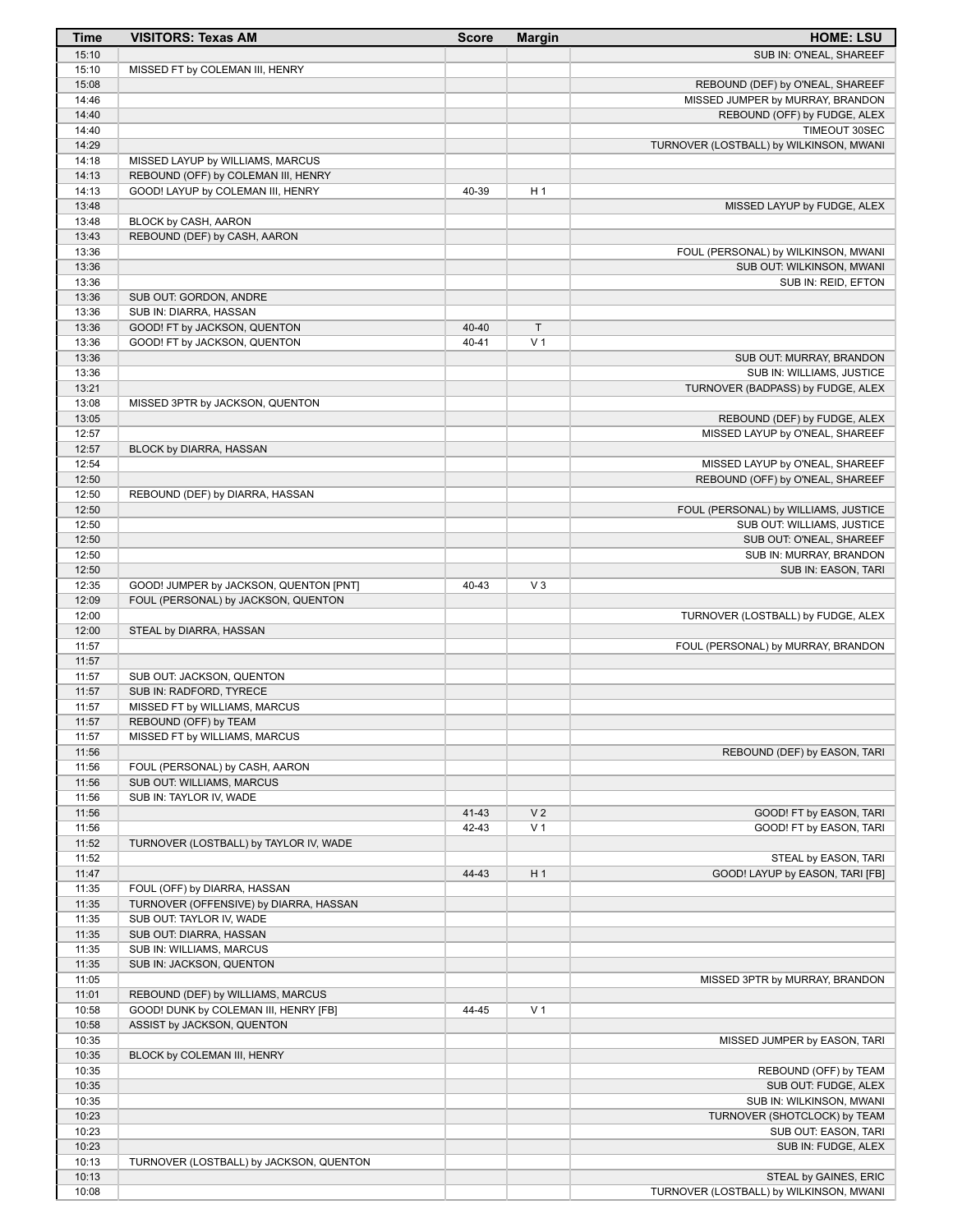| Time           | <b>VISITORS: Texas AM</b>              | <b>Score</b>   | <b>Margin</b>                    | <b>HOME: LSU</b>                                                        |
|----------------|----------------------------------------|----------------|----------------------------------|-------------------------------------------------------------------------|
| 10:08          | STEAL by CASH, AARON                   |                |                                  |                                                                         |
| 10:08          |                                        |                |                                  | FOUL (PERSONAL) by REID, EFTON                                          |
| 09:59<br>09:55 | MISSED 3PTR by WILLIAMS, MARCUS        |                |                                  | FOUL (PERSONAL) by GAINES, ERIC                                         |
| 09:52          |                                        |                |                                  | REBOUND (DEF) by GAINES, ERIC                                           |
| 09:35          |                                        |                |                                  | MISSED JUMPER by FUDGE, ALEX                                            |
| 09:34          |                                        |                |                                  | REBOUND (OFF) by TEAM                                                   |
| 09:27          |                                        |                |                                  | MISSED JUMPER by GAINES, ERIC                                           |
| 09:24          | REBOUND (DEF) by WILLIAMS, MARCUS      |                |                                  |                                                                         |
| 09:22          | GOOD! LAYUP by RADFORD, TYRECE [FB]    | 44-47          | $V_3$                            |                                                                         |
| 09:22          |                                        |                |                                  | FOUL (PERSONAL) by REID, EFTON                                          |
| 09:22          |                                        |                |                                  | SUB OUT: REID, EFTON                                                    |
| 09:22          |                                        |                |                                  | SUB IN: O'NEAL, SHAREEF                                                 |
| 09:22<br>09:00 | GOOD! FT by RADFORD, TYRECE [FB]       | 44-48<br>46-48 | V <sub>4</sub><br>V <sub>2</sub> | GOOD! LAYUP by MURRAY, BRANDON                                          |
| 08:38          | GOOD! 3PTR by JACKSON, QUENTON         | 46-51          | V <sub>5</sub>                   |                                                                         |
| 08:26          |                                        |                |                                  | MISSED JUMPER by MURRAY, BRANDON                                        |
| 08:26          | BLOCK by CASH, AARON                   |                |                                  |                                                                         |
| 08:23          | REBOUND (DEF) by CASH, AARON           |                |                                  |                                                                         |
| 08:21          | TURNOVER (LOSTBALL) by RADFORD, TYRECE |                |                                  |                                                                         |
| 08:21          |                                        |                |                                  | SUB OUT: WILKINSON, MWANI                                               |
| 08:21          |                                        |                |                                  | SUB IN: EASON, TARI                                                     |
| 08:21          |                                        |                |                                  | STEAL by GAINES, ERIC                                                   |
| 08:04          |                                        | 49-51          | V <sub>2</sub>                   | GOOD! 3PTR by O'NEAL, SHAREEF                                           |
| 08:04<br>07:37 |                                        |                |                                  | ASSIST by GAINES, ERIC<br>FOUL (PERSONAL) by GAINES, ERIC               |
| 07:37          |                                        |                |                                  |                                                                         |
| 07:37          |                                        |                |                                  | SUB OUT: GAINES, ERIC                                                   |
| 07:37          |                                        |                |                                  | SUB IN: WILLIAMS, JUSTICE                                               |
| 07:37          | GOOD! FT by JACKSON, QUENTON           | 49-52          | $V_3$                            |                                                                         |
| 07:37          | GOOD! FT by JACKSON, QUENTON           | 49-53          | V <sub>4</sub>                   |                                                                         |
| 07:37          | SUB OUT: JACKSON, QUENTON              |                |                                  |                                                                         |
| 07:37          | SUB IN: GORDON, ANDRE                  |                |                                  |                                                                         |
| 07:12          |                                        | 51-53          | V <sub>2</sub>                   | GOOD! JUMPER by WILLIAMS, JUSTICE                                       |
| 07:12          |                                        |                | V <sub>4</sub>                   | ASSIST by EASON, TARI                                                   |
| 06:53<br>06:53 | GOOD! LAYUP by GORDON, ANDRE           | 51-55          |                                  | SUB OUT: EASON, TARI                                                    |
| 06:53          |                                        |                |                                  | SUB IN: WILKINSON, MWANI                                                |
| 06:38          |                                        | 53-55          | V <sub>2</sub>                   | <b>GOOD! LAYUP by MURRAY, BRANDON</b>                                   |
| 06:38          |                                        |                |                                  | ASSIST by WILLIAMS, JUSTICE                                             |
| 06:17          | GOOD! 3PTR by GORDON, ANDRE            | 53-58          | V <sub>5</sub>                   |                                                                         |
| 06:17          | ASSIST by WILLIAMS, MARCUS             |                |                                  |                                                                         |
| 05:44          |                                        | 55-58          | $V_3$                            | GOOD! DUNK by FUDGE, ALEX                                               |
| 05:44          |                                        |                |                                  | ASSIST by MURRAY, BRANDON                                               |
| 05:30          | MISSED JUMPER by RADFORD, TYRECE       |                |                                  |                                                                         |
| 05:26<br>05:22 |                                        |                |                                  | REBOUND (DEF) by FUDGE, ALEX<br>TURNOVER (BADPASS) by WILLIAMS, JUSTICE |
| 05:22          |                                        |                |                                  | SUB OUT: WILKINSON, MWANI                                               |
| 05:22          |                                        |                |                                  | SUB IN: GAINES, ERIC                                                    |
| 05:22          | SUB OUT: COLEMAN III, HENRY            |                |                                  |                                                                         |
| 05:22          | SUB IN: JACKSON, QUENTON               |                |                                  |                                                                         |
| 05:03          | MISSED 3PTR by JACKSON, QUENTON        |                |                                  |                                                                         |
| 04:59          | REBOUND (OFF) by RADFORD, TYRECE       |                |                                  |                                                                         |
| 04:58          | TURNOVER (LOSTBALL) by RADFORD, TYRECE |                |                                  |                                                                         |
| 04:58          |                                        |                |                                  | STEAL by GAINES, ERIC                                                   |
| 04:54          |                                        |                |                                  | MISSED JUMPER by GAINES, ERIC                                           |
| 04:46          |                                        |                |                                  | REBOUND (OFF) by GAINES, ERIC                                           |
| 04:46<br>04:41 | TIMEOUT 30SEC                          | 57-58          | V <sub>1</sub>                   | GOOD! LAYUP by GAINES, ERIC                                             |
| 04:34          | MISSED LAYUP by JACKSON, QUENTON       |                |                                  |                                                                         |
| 04:31          |                                        |                |                                  | REBOUND (DEF) by WILLIAMS, JUSTICE                                      |
| 04:29          |                                        |                |                                  | TURNOVER (LOSTBALL) by FUDGE, ALEX                                      |
| 04:29          | STEAL by WILLIAMS, MARCUS              |                |                                  |                                                                         |
| 04:27          | GOOD! DUNK by JACKSON, QUENTON [FB]    | 57-60          | $V_3$                            |                                                                         |
| 04:27          | ASSIST by WILLIAMS, MARCUS             |                |                                  |                                                                         |
| 04:04          |                                        |                |                                  | FOUL (OFF) by O'NEAL, SHAREEF                                           |
| 04:04          |                                        |                |                                  | TURNOVER (OFFENSIVE) by O'NEAL, SHAREEF                                 |
| 04:04          |                                        |                |                                  | SUB OUT: FUDGE, ALEX                                                    |
| 04:04          |                                        |                |                                  | SUB OUT: O'NEAL, SHAREEF                                                |
| 04:04<br>04:04 |                                        |                |                                  | SUB IN: WILKINSON, MWANI                                                |
| 03:45          | GOOD! LAYUP by JACKSON, QUENTON        | 57-62          | V <sub>5</sub>                   | SUB IN: REID, EFTON                                                     |
| 03:34          | FOUL (PERSONAL) by CASH, AARON         |                |                                  |                                                                         |
| 03:34          |                                        |                |                                  |                                                                         |
| 03:34          |                                        |                |                                  | SUB OUT: REID, EFTON                                                    |
| 03:34          |                                        |                |                                  | SUB IN: O'NEAL, SHAREEF                                                 |
|                |                                        |                |                                  |                                                                         |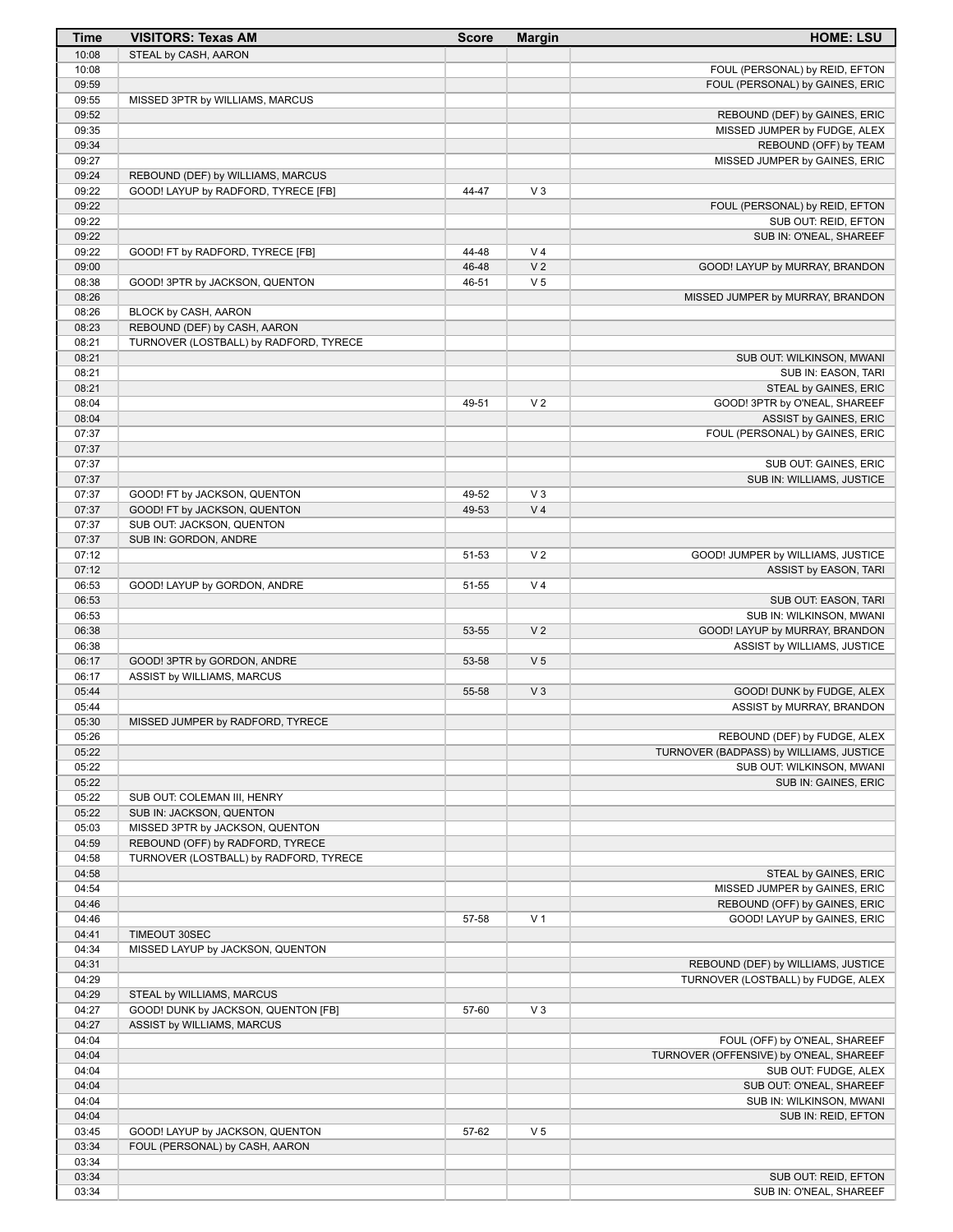| <b>Time</b> | <b>VISITORS: Texas AM</b>               | <b>Score</b> | <b>Margin</b>  | <b>HOME: LSU</b>                        |
|-------------|-----------------------------------------|--------------|----------------|-----------------------------------------|
| 03:34       | SUB OUT: CASH, AARON                    |              |                |                                         |
| 03:34       | SUB IN: COLEMAN III, HENRY              |              |                |                                         |
| 03:34       |                                         | 58-62        | V <sub>4</sub> | GOOD! FT by GAINES, ERIC                |
| 03:34       |                                         | 59-62        | V <sub>3</sub> | GOOD! FT by GAINES, ERIC                |
| 03:10       | TURNOVER (OUTOFBOUNDS) by GORDON, ANDRE |              |                |                                         |
| 02:53       | FOUL (PERSONAL) by WILLIAMS, MARCUS     |              |                |                                         |
| 02:53       |                                         | 60-62        | V <sub>2</sub> | GOOD! FT by MURRAY, BRANDON             |
| 02:53       |                                         | 61-62        | V <sub>1</sub> | GOOD! FT by MURRAY, BRANDON             |
| 02:26       | MISSED 3PTR by JACKSON, QUENTON         |              |                |                                         |
| 02:22       |                                         |              |                | REBOUND (DEF) by GAINES, ERIC           |
| 02:04       |                                         |              |                | FOUL (OFF) by O'NEAL, SHAREEF           |
| 02:04       |                                         |              |                | TURNOVER (OFFENSIVE) by O'NEAL, SHAREEF |
| 01:50       | MISSED LAYUP by WILLIAMS, MARCUS        |              |                |                                         |
| 01:45       | REBOUND (OFF) by COLEMAN III, HENRY     |              |                |                                         |
| 01:45       | GOOD! LAYUP by RADFORD, TYRECE          | 61-64        | V <sub>3</sub> |                                         |
| 01:32       |                                         |              |                | <b>TIMEOUT TEAM</b>                     |
| 01:18       |                                         | 64-64        | $\mathsf{T}$   | GOOD! 3PTR by WILKINSON, MWANI          |
| 01:18       |                                         |              |                | ASSIST by MURRAY, BRANDON               |
| 00:57       | TIMEOUT 30SEC                           |              |                |                                         |
| 00:52       | MISSED 3PTR by WILLIAMS, MARCUS         |              |                |                                         |
| 00:47       | REBOUND (OFF) by RADFORD, TYRECE        |              |                |                                         |
| 00:47       | MISSED LAYUP by JACKSON, QUENTON        |              |                |                                         |
| 00:42       | REBOUND (OFF) by GORDON, ANDRE          |              |                |                                         |
| 00:41       | MISSED LAYUP by GORDON, ANDRE           |              |                |                                         |
| 00:41       |                                         |              |                | BLOCK by O'NEAL, SHAREEF                |
| 00:37       |                                         |              |                | REBOUND (DEF) by MURRAY, BRANDON        |
| 00:36       |                                         |              |                | <b>TIMEOUT 30SEC</b>                    |
| 00:33       | FOUL (PERSONAL) by RADFORD, TYRECE      |              |                |                                         |
| 00:33       |                                         | 65-64        | H <sub>1</sub> | GOOD! FT by GAINES, ERIC                |
| 00:33       |                                         | 66-64        | H <sub>2</sub> | GOOD! FT by GAINES, ERIC                |
| 00:23       | MISSED LAYUP by WILLIAMS, MARCUS        |              |                |                                         |
| 00:23       |                                         |              |                | BLOCK by GAINES, ERIC                   |
| 00:18       | MISSED 3PTR by RADFORD, TYRECE          |              |                |                                         |
| 00:18       |                                         |              |                | REBOUND (DEF) by MURRAY, BRANDON        |
| 00:18       | FOUL (PERSONAL) by WILLIAMS, MARCUS     |              |                |                                         |
| 00:18       |                                         | 67-64        | $H_3$          | GOOD! FT by MURRAY, BRANDON             |
| 00:18       |                                         | 68-64        | H <sub>4</sub> | GOOD! FT by MURRAY, BRANDON             |
| 00:17       | REBOUND (OFF) by RADFORD, TYRECE        |              |                |                                         |
| 00:09       | MISSED 3PTR by WILLIAMS, MARCUS         |              |                |                                         |
| 00:05       |                                         |              |                | REBOUND (DEF) by GAINES, ERIC           |
| 00:03       | FOUL (PERSONAL) by JACKSON, QUENTON     |              |                |                                         |
| 00:03       |                                         | 69-64        | H <sub>5</sub> | GOOD! FT by GAINES, ERIC                |
| 00:03       |                                         | 70-64        | H <sub>6</sub> | GOOD! FT by GAINES, ERIC                |

# **Texas AM 64, LSU 70**

| <b>Points (This Period)</b> | <b>AM</b>      | LSU            |
|-----------------------------|----------------|----------------|
| In the Paint                | 16             | 12             |
| Off Turns                   | 11             | 12             |
| 2nd Chance                  |                | 5              |
| Fast Break                  | 10             |                |
| Bench                       | 13             | 17             |
| Per Poss                    | 0.917<br>15/36 | 1.029<br>17/35 |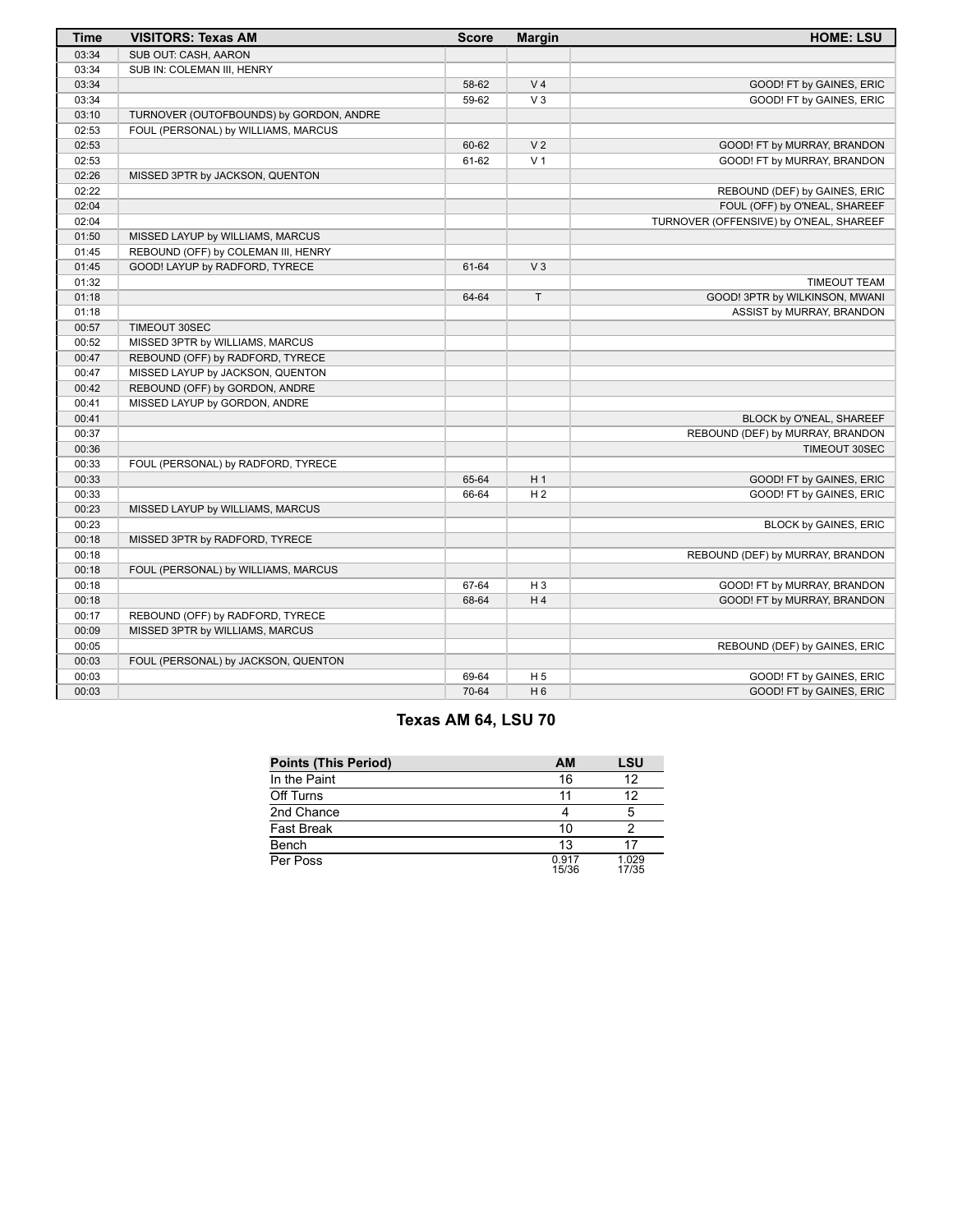### **Official Scoring/Possession Reference Chart Texas AM vs LSU Period 1 January 26, 2022 at Maravich Assembly Center - Baton Rouge**



**Period 1**

| <b>Time</b> | <b>VISITORS: Texas AM</b>       | <b>Score</b> | <b>Margin</b>  | <b>HOME: LSU</b>                    |
|-------------|---------------------------------|--------------|----------------|-------------------------------------|
| 19:44       | GOOD! LAYUP by WILLIAMS, MARCUS | $0 - 2$      | V <sub>2</sub> |                                     |
| 18:56       | GOOD! LAYUP by GORDON, ANDRE    | $0 - 4$      | V <sub>4</sub> |                                     |
| 18:24       |                                 | $2 - 4$      | V <sub>2</sub> | GOOD! JUMPER by REID, EFTON         |
| 15:44       | GOOD! 3PTR by GORDON, ANDRE     | $2 - 7$      | V <sub>5</sub> |                                     |
| 15:24       |                                 | 4-7          | V <sub>3</sub> | GOOD! DUNK by FUDGE, ALEX           |
| 14:27       | GOOD! 3PTR by GORDON, ANDRE     | 4-10         | $V_6$          |                                     |
| 14:10       |                                 | 7-10         | V <sub>3</sub> | GOOD! 3PTR by MURRAY, BRANDON       |
| 13:50       | GOOD! 3PTR by GORDON, ANDRE     | 7-13         | $V_6$          |                                     |
| 13:29       |                                 | $9 - 13$     | V <sub>4</sub> | GOOD! LAYUP by MURRAY, BRANDON      |
| 13:02       |                                 | $11 - 13$    | V <sub>2</sub> | GOOD! LAYUP by O'NEAL, SHAREEF [FB] |
| 11:45       |                                 | $13 - 13$    | $\mathsf T$    | GOOD! JUMPER by O'NEAL, SHAREEF     |
| 10:53       | GOOD! 3PTR by JACKSON, QUENTON  | 13-16        | V <sub>3</sub> |                                     |
| 09:55       |                                 | 16-16        | $\mathsf{T}$   | GOOD! 3PTR by GAINES, ERIC          |
| 08:45       | GOOD! LAYUP by RADFORD, TYRECE  | 16-18        | V <sub>2</sub> |                                     |
| 08:45       | GOOD! FT by RADFORD, TYRECE     | $16-19$      | $V_3$          |                                     |
| 08:20       |                                 | 19-19        | T              | GOOD! 3PTR by MURRAY, BRANDON       |
| 07:58       |                                 | 20-19        | H <sub>1</sub> | GOOD! FT by EASON, TARI [FB]        |
| 07:58       |                                 | 21-19        | H <sub>2</sub> | GOOD! FT by EASON, TARI [FB]        |
| 07:42       |                                 | 22-19        | $H_3$          | GOOD! FT by MURRAY, BRANDON         |
| 07:42       |                                 | 23-19        | H4             | GOOD! FT by MURRAY, BRANDON         |
| 07:42       | GOOD! FT by TAYLOR IV, WADE     | 23-20        | $H_3$          |                                     |
| 07:42       | GOOD! FT by TAYLOR IV, WADE     | 23-21        | H <sub>2</sub> |                                     |
| 07:37       | GOOD! FT by TAYLOR IV, WADE     | 23-22        | H <sub>1</sub> |                                     |
| 07:37       | GOOD! FT by TAYLOR IV, WADE     | 23-23        | T              |                                     |
| 06:06       | GOOD! FT by COLEMAN III, HENRY  | 23-24        | V <sub>1</sub> |                                     |
| 06:06       | GOOD! FT by COLEMAN III, HENRY  | 23-25        | V <sub>2</sub> |                                     |
| 05:40       |                                 | 25-25        | $\mathsf T$    | GOOD! JUMPER by GAINES, ERIC        |
| 05:25       | GOOD! LAYUP by GORDON, ANDRE    | 25-27        | V <sub>2</sub> |                                     |
| 04:38       |                                 | 26-27        | V <sub>1</sub> | GOOD! FT by EASON, TARI             |
| 04:38       |                                 | 27-27        | Т              | GOOD! FT by EASON, TARI             |
| 02:39       |                                 | 28-27        | H <sub>1</sub> | GOOD! FT by GAINES, ERIC            |
| 02:39       |                                 | 29-27        | H <sub>2</sub> | GOOD! FT by GAINES, ERIC            |
| 02:23       | GOOD! 3PTR by JACKSON, QUENTON  | 29-30        | V <sub>1</sub> |                                     |
| 02:03       |                                 | $31 - 30$    | H <sub>1</sub> | GOOD! LAYUP by EASON, TARI          |
| 01:30       |                                 | 32-30        | H <sub>2</sub> | GOOD! FT by EASON, TARI             |
| 01:30       |                                 | 33-30        | $H_3$          | GOOD! FT by EASON, TARI             |
| 01:01       |                                 | 34-30        | H 4            | GOOD! FT by GAINES, ERIC            |
| 00:25       | GOOD! FT by JACKSON, QUENTON    | 34-31        | $H_3$          |                                     |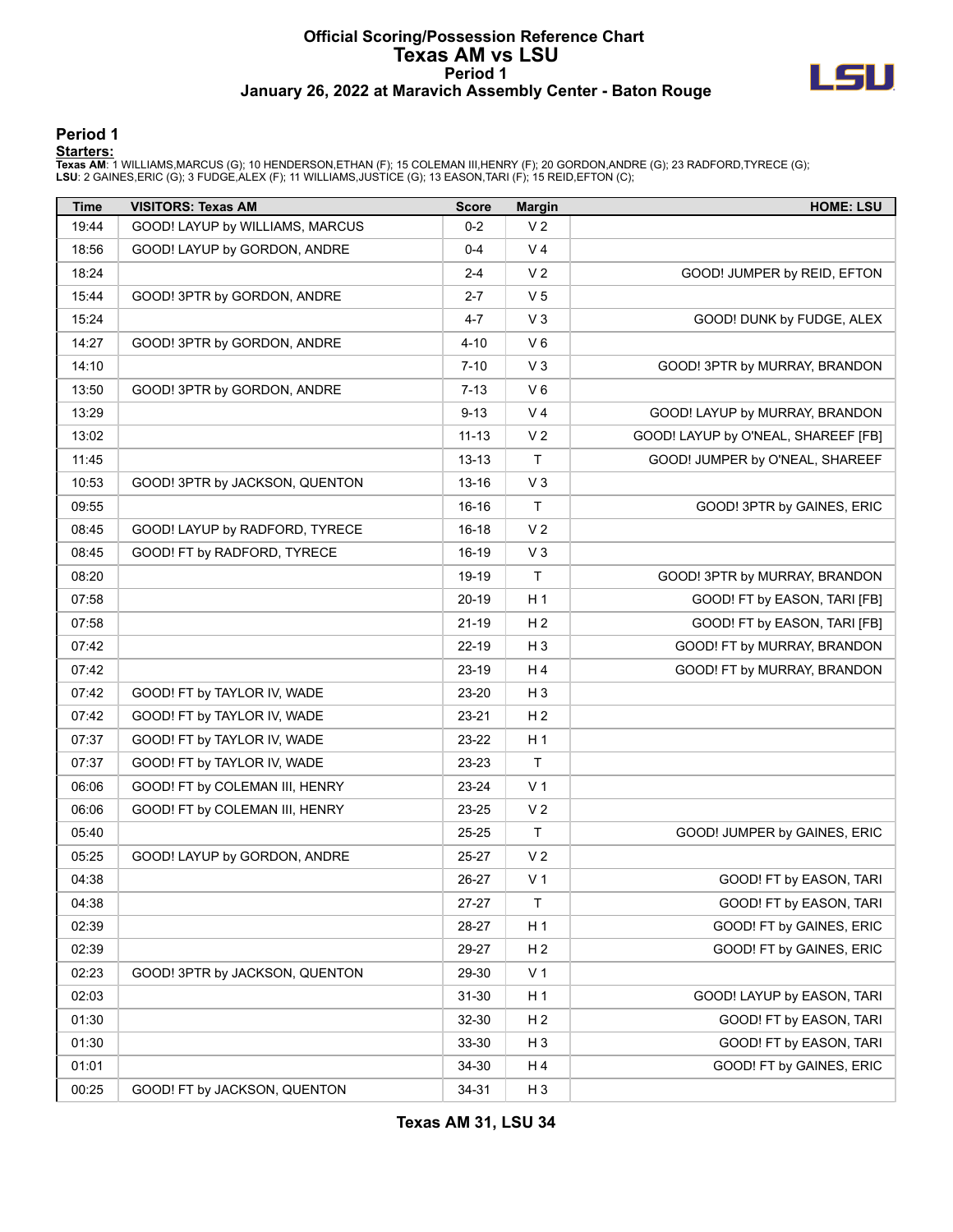### **Official Scoring/Possession Reference Chart Texas AM vs LSU Period 2 January 26, 2022 at Maravich Assembly Center - Baton Rouge**



#### **Period 2**

| <b>Time</b> | <b>VISITORS: Texas AM</b>              | <b>Score</b> | <b>Margin</b>  | <b>HOME: LSU</b>                  |
|-------------|----------------------------------------|--------------|----------------|-----------------------------------|
| 19:43       | GOOD! 3PTR by RADFORD, TYRECE [FB]     | 34-34        | T              |                                   |
| 19:00       | GOOD! 3PTR by RADFORD, TYRECE          | 34-37        | $V_3$          |                                   |
| 18:24       |                                        | 37-37        | T              | GOOD! 3PTR by MURRAY, BRANDON     |
| 16:57       |                                        | 39-37        | H <sub>2</sub> | GOOD! JUMPER by EASON, TARI [PNT] |
| 15:51       |                                        | 40-37        | $H_3$          | GOOD! FT by REID, EFTON           |
| 14:13       | GOOD! LAYUP by COLEMAN III, HENRY      | 40-39        | H <sub>1</sub> |                                   |
| 13:36       | GOOD! FT by JACKSON, QUENTON           | 40-40        | $\mathsf{T}$   |                                   |
| 13:36       | GOOD! FT by JACKSON, QUENTON           | 40-41        | V <sub>1</sub> |                                   |
| 12:35       | GOOD! JUMPER by JACKSON, QUENTON [PNT] | 40-43        | V <sub>3</sub> |                                   |
| 11:56       |                                        | 41-43        | V <sub>2</sub> | GOOD! FT by EASON, TARI           |
| 11:56       |                                        | 42-43        | V <sub>1</sub> | GOOD! FT by EASON, TARI           |
| 11:47       |                                        | 44-43        | H <sub>1</sub> | GOOD! LAYUP by EASON, TARI [FB]   |
| 10:58       | GOOD! DUNK by COLEMAN III, HENRY [FB]  | 44-45        | V <sub>1</sub> |                                   |
| 09:22       | GOOD! LAYUP by RADFORD, TYRECE [FB]    | 44-47        | $V_3$          |                                   |
| 09:22       | GOOD! FT by RADFORD, TYRECE [FB]       | 44-48        | V <sub>4</sub> |                                   |
| 09:00       |                                        | 46-48        | V <sub>2</sub> | GOOD! LAYUP by MURRAY, BRANDON    |
| 08:38       | GOOD! 3PTR by JACKSON, QUENTON         | 46-51        | V <sub>5</sub> |                                   |
| 08:04       |                                        | 49-51        | V <sub>2</sub> | GOOD! 3PTR by O'NEAL, SHAREEF     |
| 07:37       | GOOD! FT by JACKSON, QUENTON           | 49-52        | V <sub>3</sub> |                                   |
| 07:37       | GOOD! FT by JACKSON, QUENTON           | 49-53        | V <sub>4</sub> |                                   |
| 07:12       |                                        | 51-53        | V <sub>2</sub> | GOOD! JUMPER by WILLIAMS, JUSTICE |
| 06:53       | GOOD! LAYUP by GORDON, ANDRE           | 51-55        | V <sub>4</sub> |                                   |
| 06:38       |                                        | 53-55        | V <sub>2</sub> | GOOD! LAYUP by MURRAY, BRANDON    |
| 06:17       | GOOD! 3PTR by GORDON, ANDRE            | 53-58        | V <sub>5</sub> |                                   |
| 05:44       |                                        | 55-58        | $V_3$          | GOOD! DUNK by FUDGE, ALEX         |
| 04:46       |                                        | 57-58        | V <sub>1</sub> | GOOD! LAYUP by GAINES, ERIC       |
| 04:27       | GOOD! DUNK by JACKSON, QUENTON [FB]    | 57-60        | V <sub>3</sub> |                                   |
| 03:45       | GOOD! LAYUP by JACKSON, QUENTON        | 57-62        | V <sub>5</sub> |                                   |
| 03:34       |                                        | 58-62        | V <sub>4</sub> | GOOD! FT by GAINES, ERIC          |
| 03:34       |                                        | 59-62        | $V_3$          | GOOD! FT by GAINES, ERIC          |
| 02:53       |                                        | 60-62        | V <sub>2</sub> | GOOD! FT by MURRAY, BRANDON       |
| 02:53       |                                        | 61-62        | V <sub>1</sub> | GOOD! FT by MURRAY, BRANDON       |
| 01:45       | GOOD! LAYUP by RADFORD, TYRECE         | 61-64        | $V_3$          |                                   |
| 01:18       |                                        | 64-64        | $\mathsf{T}$   | GOOD! 3PTR by WILKINSON, MWANI    |
| 00:33       |                                        | 65-64        | H <sub>1</sub> | GOOD! FT by GAINES, ERIC          |
| 00:33       |                                        | 66-64        | H <sub>2</sub> | GOOD! FT by GAINES, ERIC          |
| 00:18       |                                        | 67-64        | H <sub>3</sub> | GOOD! FT by MURRAY, BRANDON       |
| 00:18       |                                        | 68-64        | H 4            | GOOD! FT by MURRAY, BRANDON       |
| 00:03       |                                        | 69-64        | H <sub>5</sub> | GOOD! FT by GAINES, ERIC          |
| 00:03       |                                        | 70-64        | H <sub>6</sub> | GOOD! FT by GAINES, ERIC          |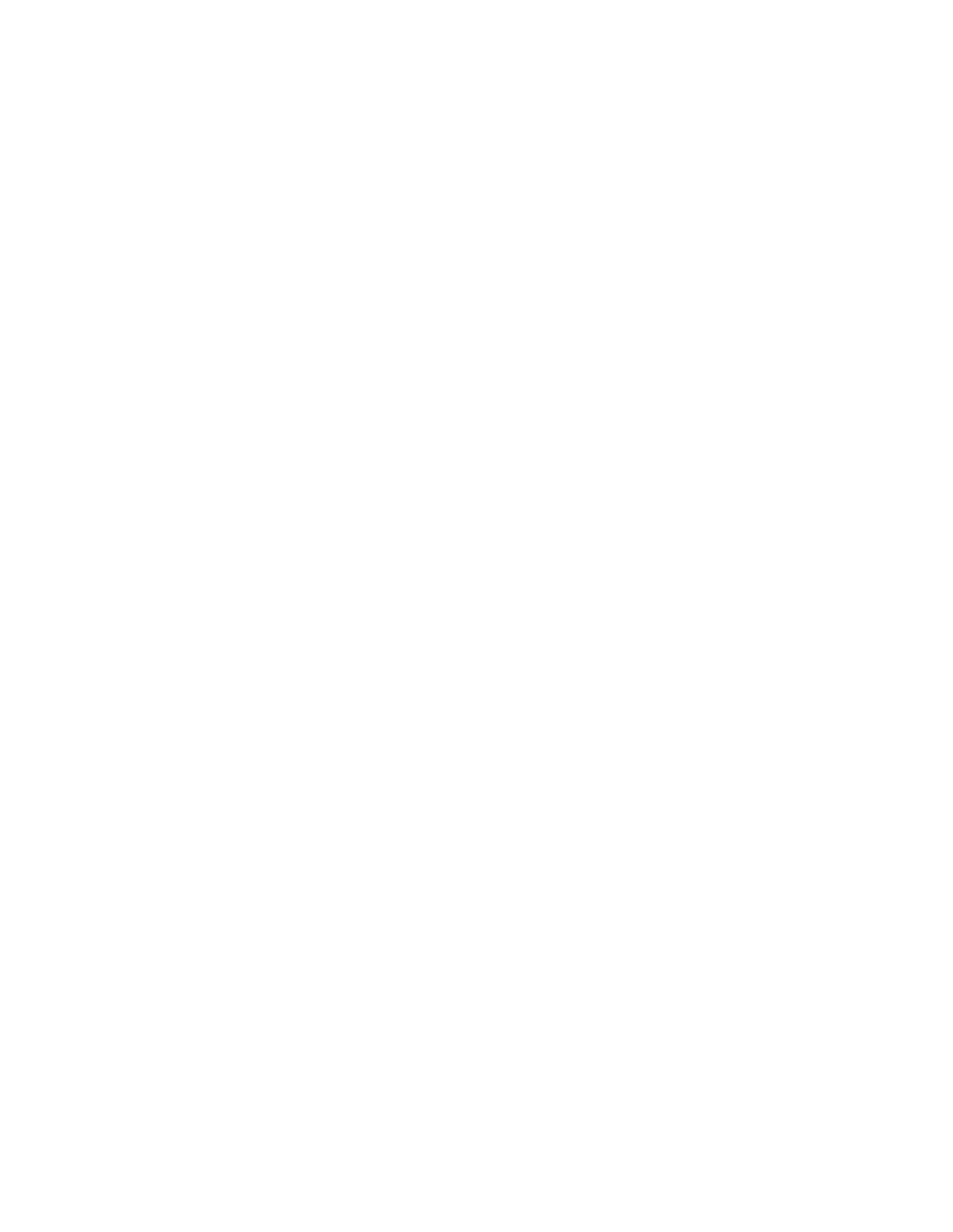#### **Official Substitutions Log Texas AM vs LSU Period 1 January 26, 2022 at Maravich Assembly Center - Baton Rouge**



| <b>VISITORS: Texas AM</b>                                   | <b>Time</b>    | <b>Score</b> | <b>HOME: LSU</b>                                      |
|-------------------------------------------------------------|----------------|--------------|-------------------------------------------------------|
| 1 WILLIAMS, MARCUS                                          |                |              | 2 GAINES, ERIC                                        |
| 10 HENDERSON, ETHAN                                         |                |              | 3 FUDGE, ALEX                                         |
| 15 COLEMAN III, HENRY                                       |                |              | 11 WILLIAMS, JUSTICE                                  |
| 20 GORDON, ANDRE                                            |                |              | 13 EASON, TARI                                        |
| 23 RADFORD, TYRECE                                          | 16:58          | $4 - 2$      | 15 REID, EFTON<br>SUB OUT: WILLIAMS, JUSTICE          |
|                                                             | 16:58          |              | SUB IN: MURRAY, BRANDON                               |
| SUB OUT: 10 HENDERSON, ETHAN                                | 16:58          |              |                                                       |
| SUB IN: 0 CASH, AARON                                       | 16:58          |              |                                                       |
| SUB OUT: 1 WILLIAMS, MARCUS                                 | 16:15          | $4 - 2$      |                                                       |
| SUB IN: 4 TAYLOR IV, WADE                                   | 16:15          |              |                                                       |
|                                                             | 15:14          | $7 - 4$      | SUB OUT: REID, EFTON                                  |
|                                                             | 15:14          |              | SUB IN: O'NEAL, SHAREEF                               |
|                                                             | 15:06          | $7 - 4$      | <b>SUB OUT: GAINES.ERIC</b>                           |
|                                                             | 15:06          |              | SUB IN: WILLIAMS, JUSTICE                             |
|                                                             | 12:31          | $13 - 11$    | SUB OUT: FUDGE, ALEX                                  |
|                                                             | 12:31          |              | SUB OUT: EASON, TARI                                  |
|                                                             | 12:31          |              | SUB IN: WILKINSON, MWANI                              |
| SUB OUT: 0 CASH, AARON                                      | 12:31<br>12:31 |              | SUB IN: REID, EFTON                                   |
| SUB OUT: 20 GORDON, ANDRE                                   | 12:31          |              |                                                       |
| SUB OUT: 23 RADFORD, TYRECE                                 | 12:31          |              |                                                       |
| SUB IN: 3 JACKSON, QUENTON                                  | 12:31          |              |                                                       |
| SUB IN: 5 DIARRA, HASSAN                                    | 12:31          |              |                                                       |
| SUB IN: 31 BROWN, JAVONTE                                   | 12:31          |              |                                                       |
|                                                             | 11:26          | $13 - 13$    | SUB OUT: WILLIAMS, JUSTICE                            |
|                                                             | 11:26          |              | SUB IN: GAINES, ERIC                                  |
|                                                             | 11:10          | $13 - 13$    | SUB OUT: O'NEAL, SHAREEF                              |
|                                                             | 11:10          |              | SUB IN: EASON, TARI                                   |
| SUB OUT: 15 COLEMAN III, HENRY                              | 10:29          | $16-13$      |                                                       |
| SUB IN: 23 RADFORD, TYRECE                                  | 10:29          |              |                                                       |
| SUB OUT: 4 TAYLOR IV, WADE                                  | 10:19          | 16-13        |                                                       |
| SUB OUT: 31 BROWN, JAVONTE<br>SUB IN: 1 WILLIAMS, MARCUS    | 10:19<br>10:19 |              |                                                       |
| SUB IN: 10 HENDERSON, ETHAN                                 | 10:19          |              |                                                       |
|                                                             | 09:25          | $16-16$      | SUB OUT: GAINES, ERIC                                 |
|                                                             | 09:25          |              | SUB IN: WILLIAMS, JUSTICE                             |
| SUB OUT: 5 DIARRA, HASSAN                                   | 09:25          |              |                                                       |
| SUB IN: 20 GORDON, ANDRE                                    | 09:25          |              |                                                       |
|                                                             | 08:45          | 18-16        | SUB OUT: REID, EFTON                                  |
|                                                             | 08:45          |              | SUB IN: FUDGE, ALEX                                   |
| SUB OUT: 3 JACKSON, QUENTON                                 | 08:27          | 19-16        |                                                       |
| SUB IN: 15 COLEMAN III, HENRY                               | 08:27          |              |                                                       |
| SUB OUT: 1 WILLIAMS, MARCUS                                 | 07:58          | 19-19        |                                                       |
| SUB OUT: 10 HENDERSON, ETHAN<br>SUB OUT: 23 RADFORD, TYRECE | 07:58          |              |                                                       |
| SUB IN: 3 JACKSON, QUENTON                                  | 07:58<br>07:58 |              |                                                       |
| SUB IN: 4 TAYLOR IV, WADE                                   | 07:58          |              |                                                       |
| SUB IN: 35 OBASEKI, MANNY                                   | 07:58          |              |                                                       |
|                                                             | 07:37          | 22-23        | SUB OUT: WILKINSON, MWANI                             |
|                                                             | 07:37          |              | SUB IN: GAINES, ERIC                                  |
| SUB OUT: 35 OBASEKI, MANNY                                  | 07:21          | 23-23        |                                                       |
| SUB IN: 2 HEFNER, HAYDEN                                    | 07:21          |              |                                                       |
|                                                             | 06:06          | 24-23        | SUB OUT: MURRAY, BRANDON                              |
|                                                             | 06:06          |              | SUB OUT: EASON, TARI                                  |
|                                                             | 06:06          |              | SUB IN: WILKINSON, MWANI                              |
|                                                             | 06:06          |              | SUB IN: O'NEAL, SHAREEF                               |
|                                                             | 05:12          | 27-25        | SUB OUT: FUDGE, ALEX                                  |
|                                                             | 05:12<br>05:12 |              | SUB OUT: WILLIAMS, JUSTICE<br>SUB IN: MURRAY, BRANDON |
|                                                             | 05:12          |              | SUB IN: EASON, TARI                                   |
| SUB OUT: 3 JACKSON, QUENTON                                 | 05:12          |              |                                                       |
| SUB IN: 1 WILLIAMS, MARCUS                                  | 05:12          |              |                                                       |
| SUB OUT: 1 WILLIAMS, MARCUS                                 | 05:09          | $27 - 25$    |                                                       |
| SUB IN: 23 RADFORD, TYRECE                                  | 05:09          |              |                                                       |
| SUB OUT: 2 HEFNER, HAYDEN                                   | 04:38          | 27-26        |                                                       |
| SUB IN: 0 CASH, AARON                                       | 04:38          |              |                                                       |
| SUB OUT: 0 CASH, AARON                                      | 03:34          | 27-27        |                                                       |
| SUB IN: 3 JACKSON, QUENTON                                  | 03:34          |              |                                                       |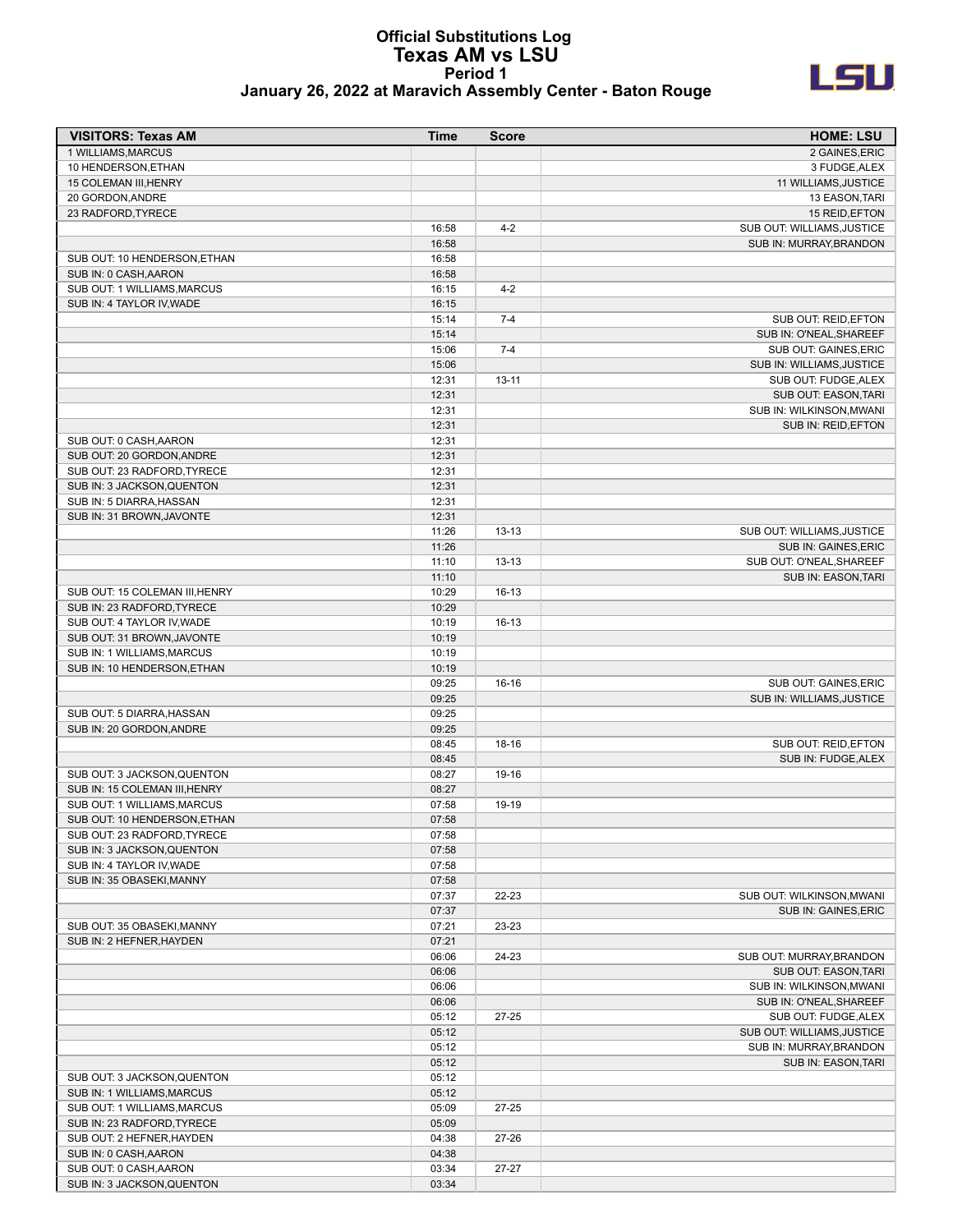| <b>VISITORS: Texas AM</b>      | Time  | <b>Score</b> | <b>HOME: LSU</b>          |
|--------------------------------|-------|--------------|---------------------------|
|                                | 03:21 | $27 - 27$    | SUB OUT: MURRAY, BRANDON  |
|                                | 03:21 |              | SUB IN: WILLIAMS, JUSTICE |
| SUB OUT: 4 TAYLOR IV, WADE     | 02:39 | $27 - 27$    |                           |
| SUB IN: 5 DIARRA, HASSAN       | 02:39 |              |                           |
| SUB OUT: 15 COLEMAN III, HENRY | 02:39 |              |                           |
| SUB IN: 0 CASH, AARON          | 02:39 |              |                           |
|                                | 02:39 |              | SUB OUT: O'NEAL, SHAREEF  |
|                                | 02:39 |              | SUB IN: FUDGE, ALEX       |
|                                | 02:03 | $30 - 31$    | SUB OUT: FUDGE, ALEX      |
|                                | 02:03 |              | SUB IN: O'NEAL, SHAREEF   |
|                                | 00:32 | 30-34        | SUB OUT: GAINES, ERIC     |
|                                | 00:32 |              | SUB IN: FUDGE, ALEX       |
|                                | 00:25 | 31-34        | SUB OUT: O'NEAL, SHAREEF  |
|                                | 00:25 |              | SUB IN: GAINES.ERIC       |

**Texas AM 31, LSU 34**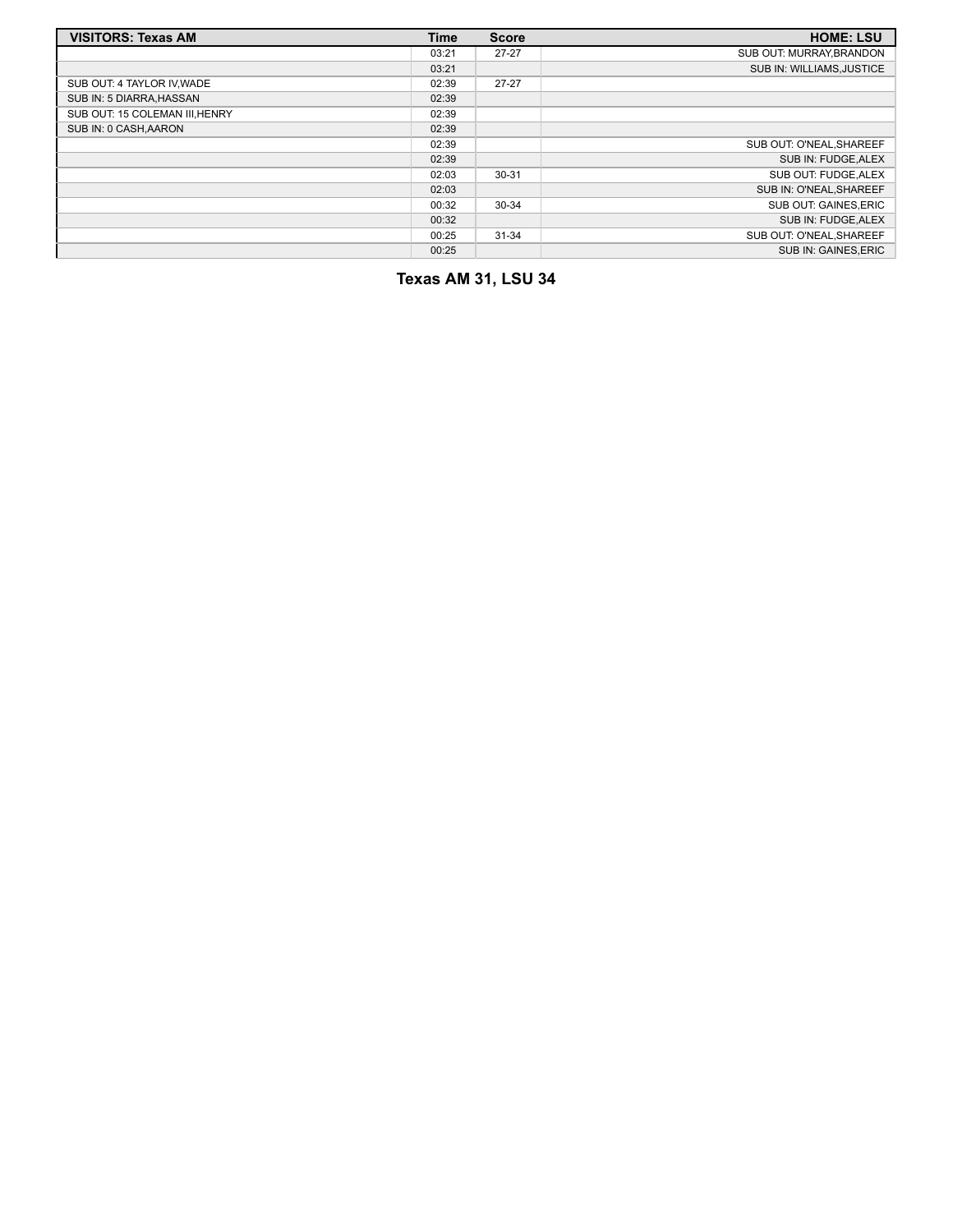#### **Official Substitutions Log Texas AM vs LSU Period 2 January 26, 2022 at Maravich Assembly Center - Baton Rouge**



| <b>VISITORS: Texas AM</b>      | Time           | <b>Score</b>             | <b>HOME: LSU</b>                             |
|--------------------------------|----------------|--------------------------|----------------------------------------------|
| 1 WILLIAMS, MARCUS             |                |                          | 2 GAINES, ERIC                               |
| 10 HENDERSON, ETHAN            |                |                          | 3 FUDGE, ALEX                                |
| 15 COLEMAN III, HENRY          |                |                          | 11 WILLIAMS, JUSTICE                         |
| 20 GORDON, ANDRE               |                |                          | 13 EASON, TARI                               |
| 23 RADFORD, TYRECE             |                |                          | 15 REID, EFTON                               |
|                                | 20:00          | $\overline{\phantom{a}}$ | SUB OUT: WILKINSON, MWANI                    |
|                                | 20:00          |                          | SUB OUT: WILLIAMS, JUSTICE                   |
|                                | 20:00          |                          | SUB IN: MURRAY, BRANDON                      |
|                                | 20:00          |                          | SUB IN: REID, EFTON                          |
| SUB OUT: 0 CASH, AARON         | 20:00          |                          |                                              |
| SUB OUT: 3 JACKSON, QUENTON    | 20:00          |                          |                                              |
| SUB OUT: 5 DIARRA, HASSAN      | 20:00          |                          |                                              |
| SUB IN: 1 WILLIAMS, MARCUS     | 20:00          |                          |                                              |
| SUB IN: 10 HENDERSON, ETHAN    | 20:00          |                          |                                              |
| SUB IN: 15 COLEMAN III, HENRY  | 20:00          |                          |                                              |
| SUB OUT: 10 HENDERSON, ETHAN   | 19:27          | 34-34                    |                                              |
| SUB IN: 0 CASH, AARON          | 19:27          |                          |                                              |
| SUB OUT: 15 COLEMAN III, HENRY | 16:26          | 37-39                    |                                              |
| SUB IN: 3 JACKSON, QUENTON     | 16:26          |                          |                                              |
|                                | 15:51          | 37-39                    | SUB OUT: FUDGE, ALEX                         |
|                                | 15:51          |                          | SUB IN: WILKINSON, MWANI                     |
| SUB OUT: 23 RADFORD, TYRECE    | 15:51          |                          |                                              |
| SUB IN: 15 COLEMAN III, HENRY  | 15:51          |                          |                                              |
|                                | 15:10          | 37-40                    | SUB OUT: EASON, TARI                         |
|                                | 15:10          |                          | SUB IN: FUDGE, ALEX                          |
|                                | 15:10          |                          | SUB OUT: REID, EFTON                         |
|                                | 15:10          |                          | SUB IN: O'NEAL, SHAREEF                      |
|                                | 13:36          | 39-40                    | SUB OUT: WILKINSON, MWANI                    |
|                                | 13:36          |                          | SUB IN: REID, EFTON                          |
| SUB OUT: 20 GORDON, ANDRE      | 13:36          |                          |                                              |
| SUB IN: 5 DIARRA, HASSAN       | 13:36          |                          |                                              |
|                                | 13:36          |                          | SUB OUT: MURRAY, BRANDON                     |
|                                | 13:36          |                          | SUB IN: WILLIAMS, JUSTICE                    |
|                                | 12:50          | 41-40                    | SUB OUT: WILLIAMS, JUSTICE                   |
|                                | 12:50          |                          | SUB OUT: O'NEAL, SHAREEF                     |
|                                | 12:50          |                          | SUB IN: MURRAY, BRANDON                      |
|                                | 12:50          |                          | SUB IN: EASON, TARI                          |
| SUB OUT: 3 JACKSON, QUENTON    | 11:57          | 43-40                    |                                              |
| SUB IN: 23 RADFORD, TYRECE     | 11:57          |                          |                                              |
| SUB OUT: 1 WILLIAMS.MARCUS     | 11:56          | 43-40                    |                                              |
| SUB IN: 4 TAYLOR IV, WADE      | 11:56          |                          |                                              |
| SUB OUT: 4 TAYLOR IV, WADE     | 11:35          | 43-44                    |                                              |
| SUB OUT: 5 DIARRA, HASSAN      | 11:35          |                          |                                              |
| SUB IN: 1 WILLIAMS, MARCUS     | 11:35          |                          |                                              |
| SUB IN: 3 JACKSON, QUENTON     | 11:35          |                          |                                              |
|                                | 10:35          | 45-44                    | SUB OUT: FUDGE, ALEX                         |
|                                | 10:35          |                          | SUB IN: WILKINSON, MWANI                     |
|                                | 10:23          | 45-44                    | SUB OUT: EASON, TARI                         |
|                                | 10:23<br>09:22 | 47-44                    | SUB IN: FUDGE, ALEX<br>SUB OUT: REID, EFTON  |
|                                | 09:22          |                          | SUB IN: O'NEAL, SHAREEF                      |
|                                | 08:21          | 51-46                    | SUB OUT: WILKINSON, MWANI                    |
|                                | 08:21          |                          |                                              |
|                                | 07:37          | 51-49                    | SUB IN: EASON, TARI<br>SUB OUT: GAINES, ERIC |
|                                | 07:37          |                          | SUB IN: WILLIAMS, JUSTICE                    |
| SUB OUT: 3 JACKSON, QUENTON    | 07:37          |                          |                                              |
| SUB IN: 20 GORDON, ANDRE       | 07:37          |                          |                                              |
|                                | 06:53          | 55-51                    | SUB OUT: EASON, TARI                         |
|                                | 06:53          |                          | SUB IN: WILKINSON, MWANI                     |
|                                | 05:22          | 58-55                    | SUB OUT: WILKINSON, MWANI                    |
|                                | 05:22          |                          | SUB IN: GAINES, ERIC                         |
| SUB OUT: 15 COLEMAN III, HENRY | 05:22          |                          |                                              |
| SUB IN: 3 JACKSON, QUENTON     | 05:22          |                          |                                              |
|                                | 04:04          | 60-57                    | SUB OUT: FUDGE, ALEX                         |
|                                | 04:04          |                          | SUB OUT: O'NEAL, SHAREEF                     |
|                                | 04:04          |                          | SUB IN: WILKINSON, MWANI                     |
|                                | 04:04          |                          | SUB IN: REID, EFTON                          |
|                                | 03:34          | 62-57                    | SUB OUT: REID, EFTON                         |
|                                | 03:34          |                          | SUB IN: O'NEAL, SHAREEF                      |
|                                |                |                          |                                              |